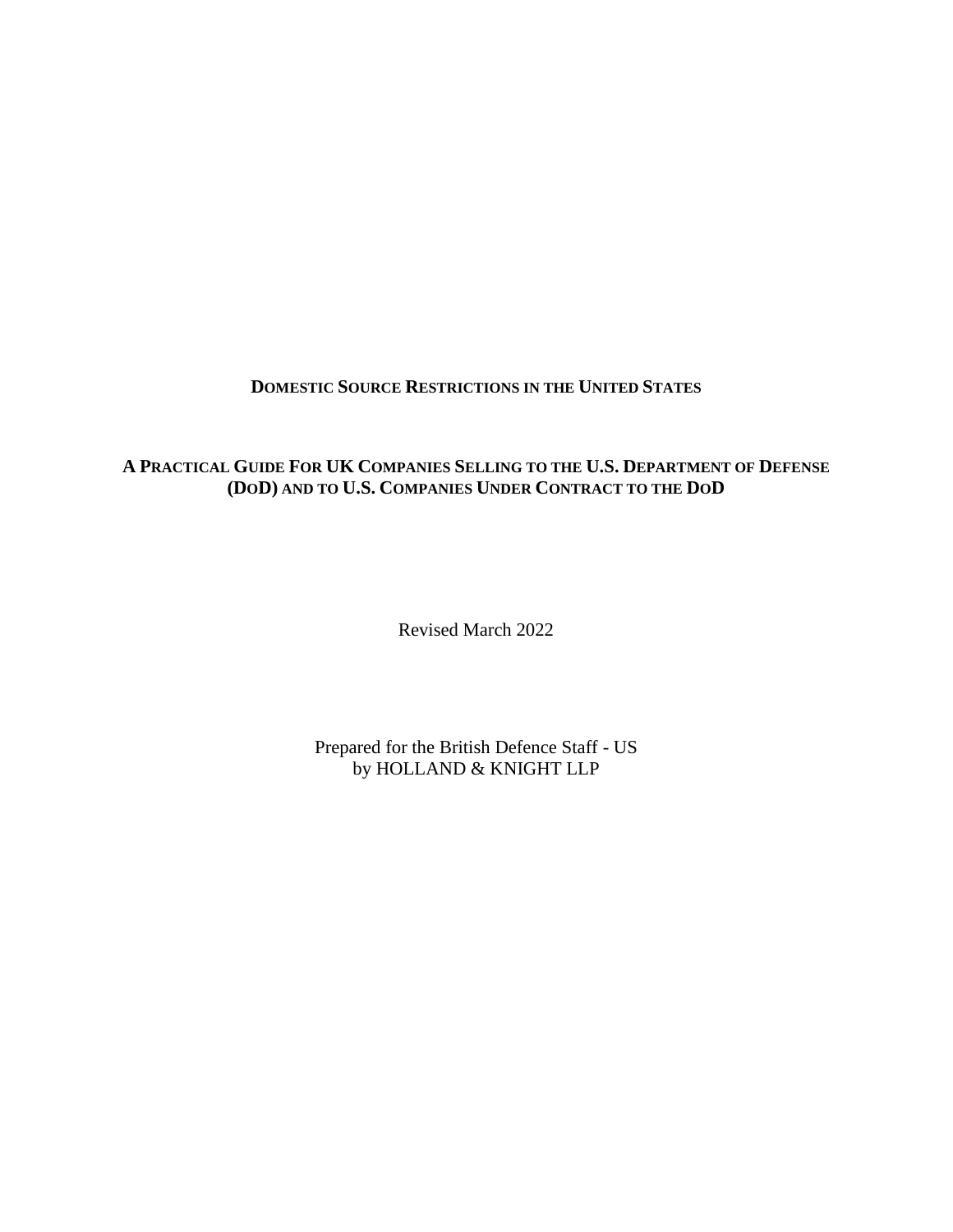#### **DOMESTIC SOURCE RESTRICTIONS IN THE UNITED STATES**

#### **A PRACTICAL GUIDE FOR UK COMPANIES SELLING TO THE U.S. DEPARTMENT OF DEFENSE (DOD) AND TO U.S. COMPANIES UNDER CONTRACT TO THE DOD**

March 2022

#### Prepared for the British Defence Staff - US by HOLLAND & KNIGHT LLP

This Guide was prepared by Ronald Oleynik, Esq., Andrew McAllister, Esq., and Mackenzie Zales, Esq., of Holland & Knight LLP, and is not representative of policy or guidance by HMG. Questions or comments should be referred directly to: Ronald Oleynik at (202) 457-7183, [ron.oleynik@ hklaw.com;](mailto:ron.oleynik@%20hklaw.com) Andrew McAllister at (202) 469-5133, [andrew.mcallister@hklaw.com;](mailto:andrew.mcallister@hklaw.com) or Mackenzie Zales at (202) 469-5506, [mackenzie.zales@hklaw.com.](mailto:mackenzie.zales@hklaw.com) Feedback on the Guide and its contents would also be welcomed by the Defence Acquisition and Technology ("DAT") staff. Please e-mail any such views to Graham Farnsworth, Legal Attaché DAT, at [graham.farnsworth102@mod.gov.uk.](mailto:graham.farnsworth102@mod.gov.uk)

© Holland & Knight LLP, 2022 (Produced for HMG Under Contract)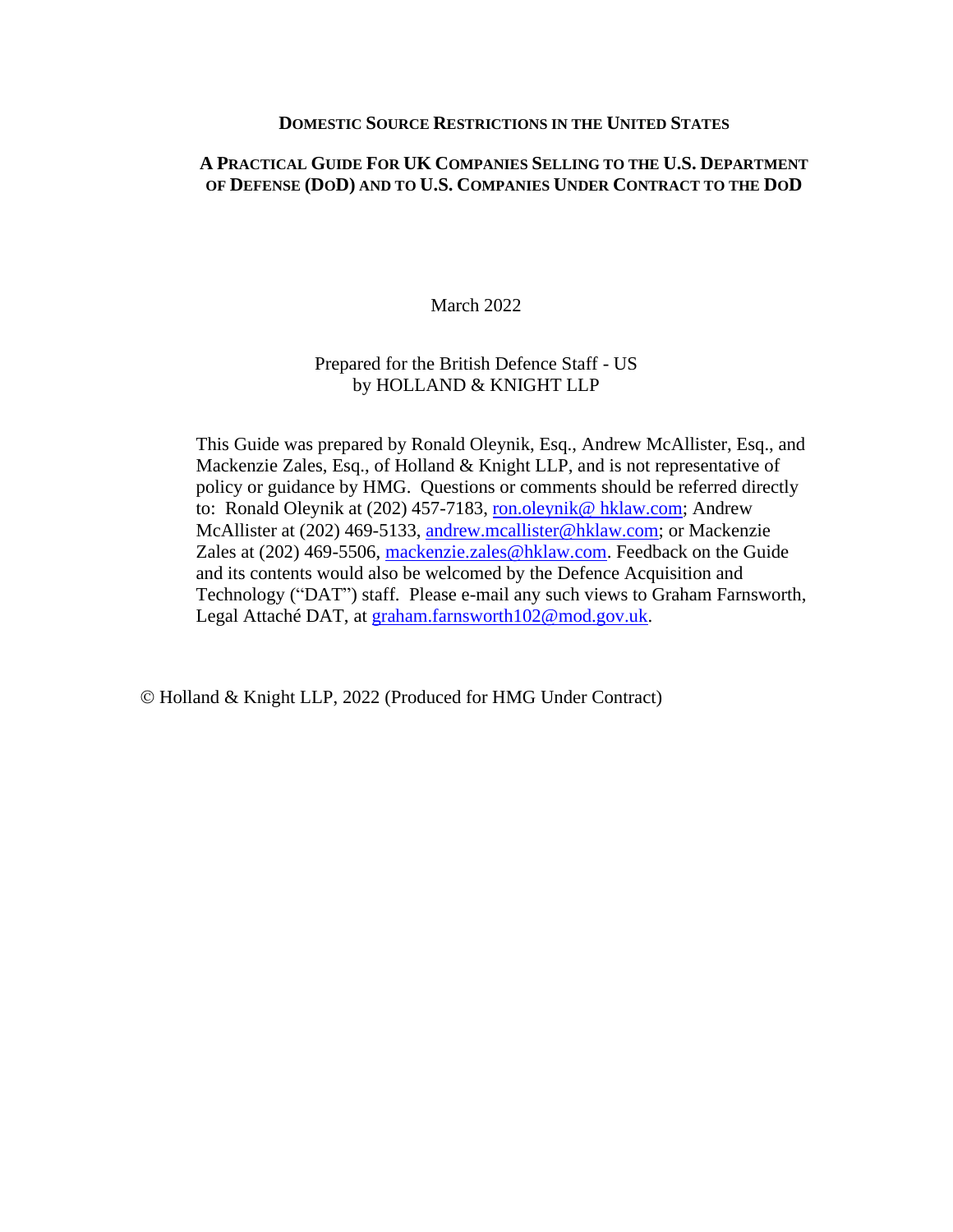### **TABLE OF CONTENTS**

| 1.        |                                                                                 |  |
|-----------|---------------------------------------------------------------------------------|--|
| 2.        | The Buy American Act, The Trade Agreements Act, and The US/UK MOU 3             |  |
|           | A.                                                                              |  |
| <b>B.</b> |                                                                                 |  |
| C.        |                                                                                 |  |
| 3.        |                                                                                 |  |
|           | A.                                                                              |  |
| <b>B.</b> |                                                                                 |  |
| $C$ .     |                                                                                 |  |
| 4.        |                                                                                 |  |
|           | A.                                                                              |  |
| <b>B.</b> |                                                                                 |  |
| 5.        |                                                                                 |  |
| А.        |                                                                                 |  |
| <b>B.</b> |                                                                                 |  |
| C.        |                                                                                 |  |
| 6.        | Special Rules for Commercially Available Off-The-Shelf Fasteners  14            |  |
|           | А.                                                                              |  |
| <b>B.</b> |                                                                                 |  |
| 7.        | Section 2534 Miscellaneous Limitations on the Procurement of non-U.S. Goods  15 |  |
| А.        |                                                                                 |  |
| <b>B.</b> |                                                                                 |  |
| C.        |                                                                                 |  |
| D.        |                                                                                 |  |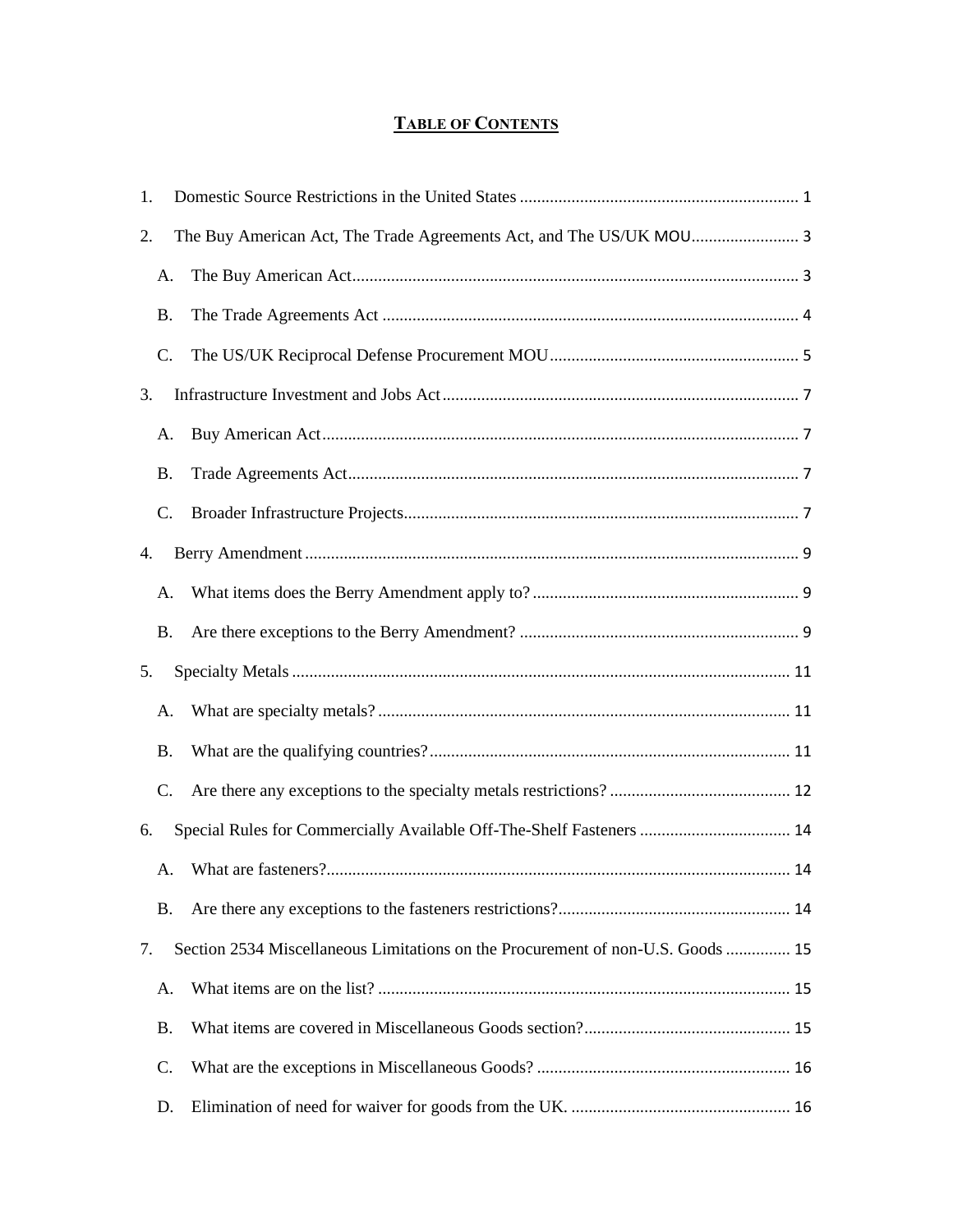| E.              |                                                                                  |
|-----------------|----------------------------------------------------------------------------------|
| 8.              |                                                                                  |
| Α.              |                                                                                  |
| <b>B.</b>       |                                                                                  |
| $C_{\cdot}$     |                                                                                  |
| 9.              |                                                                                  |
| 10.             |                                                                                  |
| А.              |                                                                                  |
| <b>B.</b>       |                                                                                  |
| C.              |                                                                                  |
| D.              |                                                                                  |
| E.              | Can a large (or foreign) business participate in small businesses contracts?  22 |
| 11.             |                                                                                  |
| A.              |                                                                                  |
| <b>B.</b>       |                                                                                  |
| $\mathcal{C}$ . |                                                                                  |
| D.              |                                                                                  |
|                 |                                                                                  |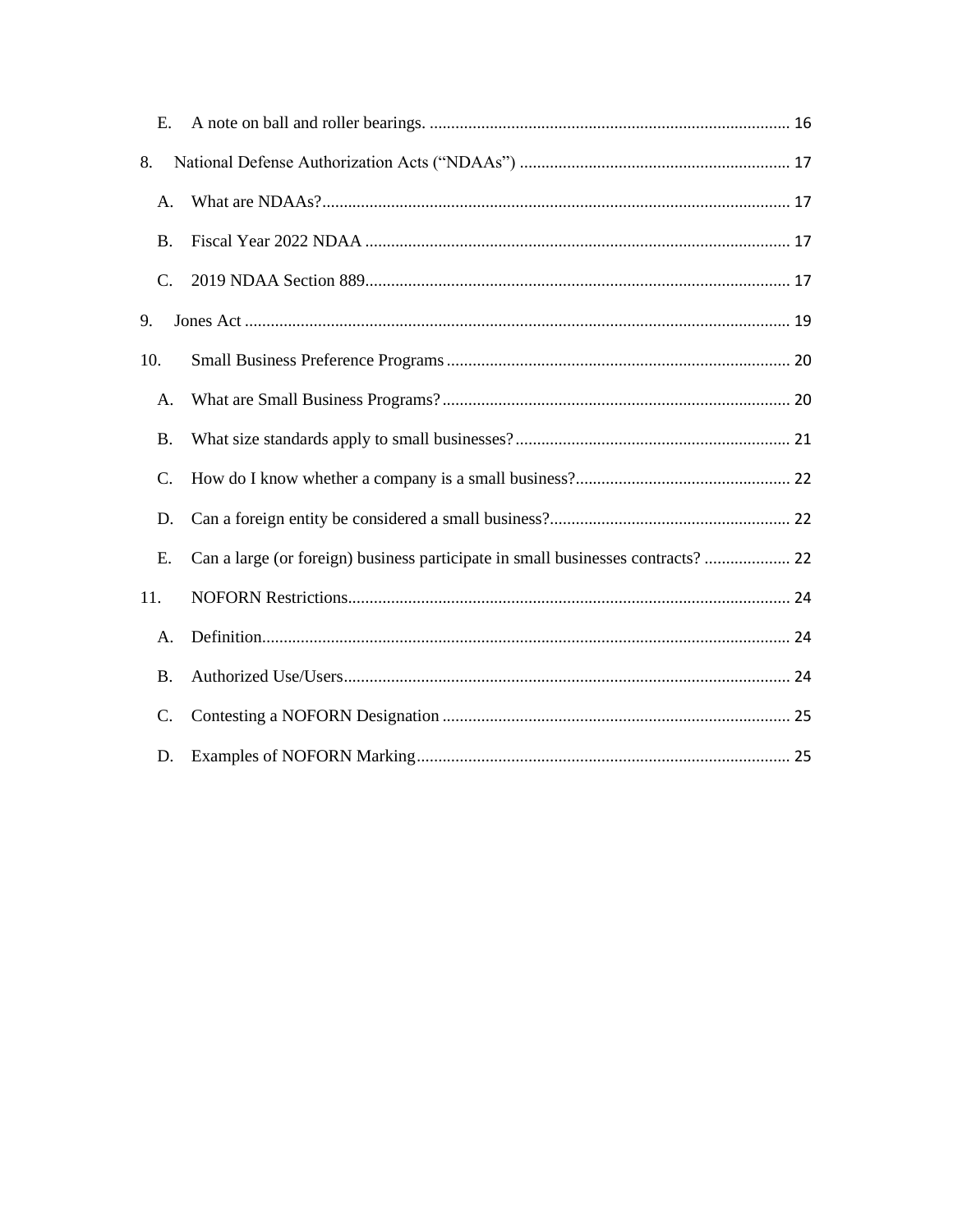## <span id="page-4-0"></span>**1. DOMESTIC SOURCE RESTRICTIONS IN THE UNITED STATES**

This Guide provides an overview of the various sourcing restrictions that the United States places upon the procurement of goods and services by the U.S. Department of Defense ("DoD"), with an emphasis on how these restrictions apply to acquisitions from UK companies. This Guide attempts to provide explanations of these restrictions in layman's terms, and gives practical advice regarding issues that may arise.

Generally, when determining the regulations or provisions that apply to government contracts, the contract should specify the particular rule which is in place at the time of the granting of the contract (or before). This Guide uses several symbols to assist the reader:

# The bell denotes practice pointers and flags potential pitfalls.

*The "*i*" denotes background or informational material.*

### http:// *The Guide includes hyperlinks to websites with additional information.*

A short introduction to the topic of this Guide is particularly difficult, as there is not a single source of law or regulation in the United States that can be consulted to obtain a definitive list of goods or services that must be domestically sourced. Likewise, there is not one standard test to be used to determine whether a good or service is a U.S. domestic product or service. Instead, "domestic source restrictions" or "domestic preferences" have been added to U.S. law in various places and at various times as political acts to assist U.S. industry, sometimes to benefit just a single U.S. company. While some are blatant (*e.g.*, The Buy American Act), others have titles that do not point to their meaning (*e.g.*, The Berry Amendment or the Specialty Metals Provisions), and others still, have no title at all; they just appear in the law, the result of a "middle of the night" insertion into a defense appropriations law.

Recently, the U.S. government has placed an increased emphasis on having government procurement funds go to products or materials "Made in America." This emphasis is reflected in recent changes to domestic procurement laws (as will be highlighted throughout this Guide) and in President Joe Biden's creation of a Made in America Office ("MIAO"). That being said, the MIAO website is being used as a place to collect and streamline access to domestic procurement waivers. We encourage UK companies to regularly visit the MIAO website, as it undergoes frequent updates and we expect more resources to be housed there going forward.

# *The Made in America Office website is: [https://www.madeinamerica.gov/.](https://www.madeinamerica.gov/)*

Given that background, we have tried to gather together and briefly describe the domestic preferences currently existing, along with exemptions, exceptions, and waivers that apply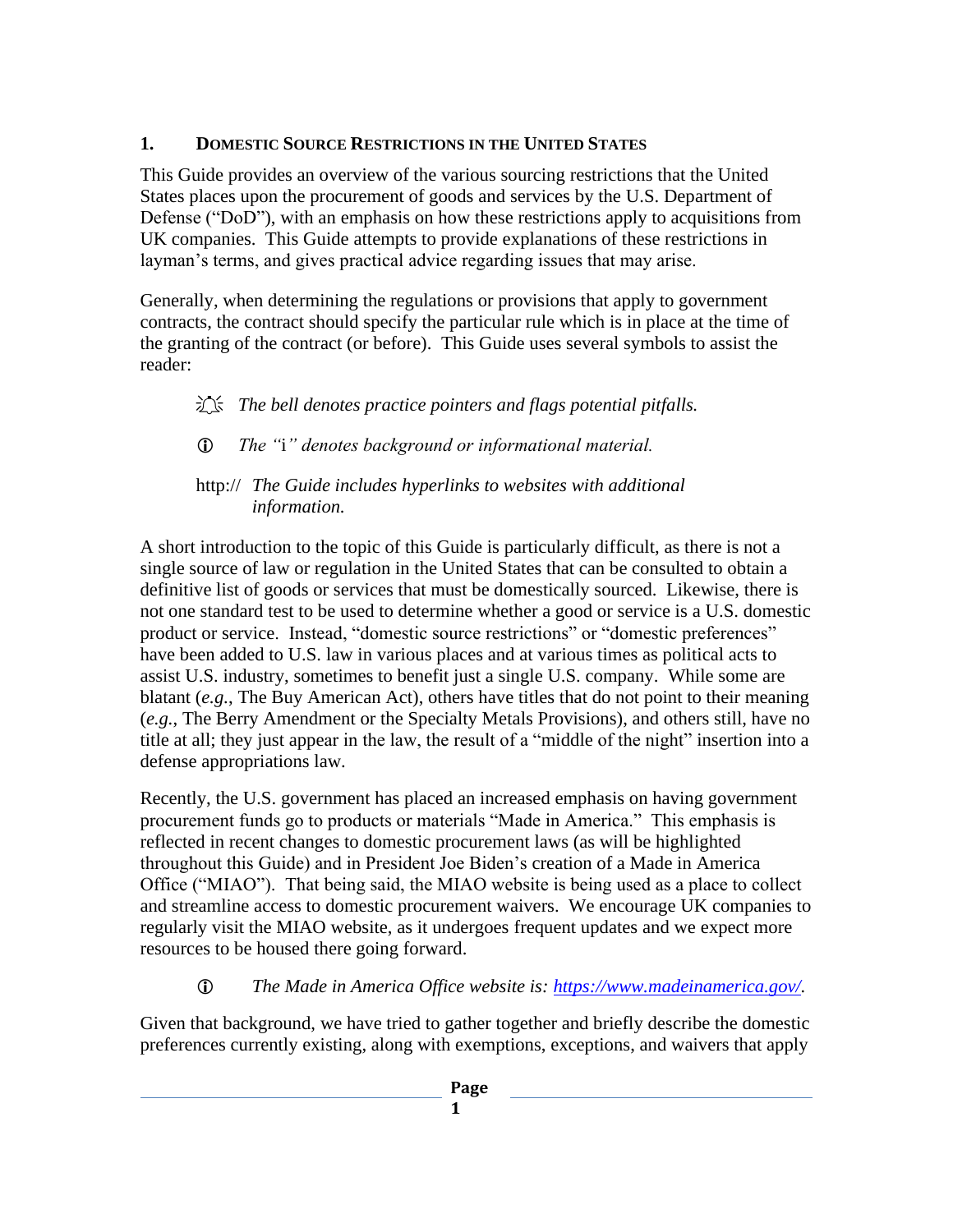to UK companies. We note that the purpose of this Guide is to provide a brief overview. This Guide is not intended to be comprehensive, but rather should be used to assist UK company officials in spotting the relevant issues early in any proposed transaction. Due to the unique nature of each transaction, we urge readers to seek U.S. counsel with respect to particular transactions.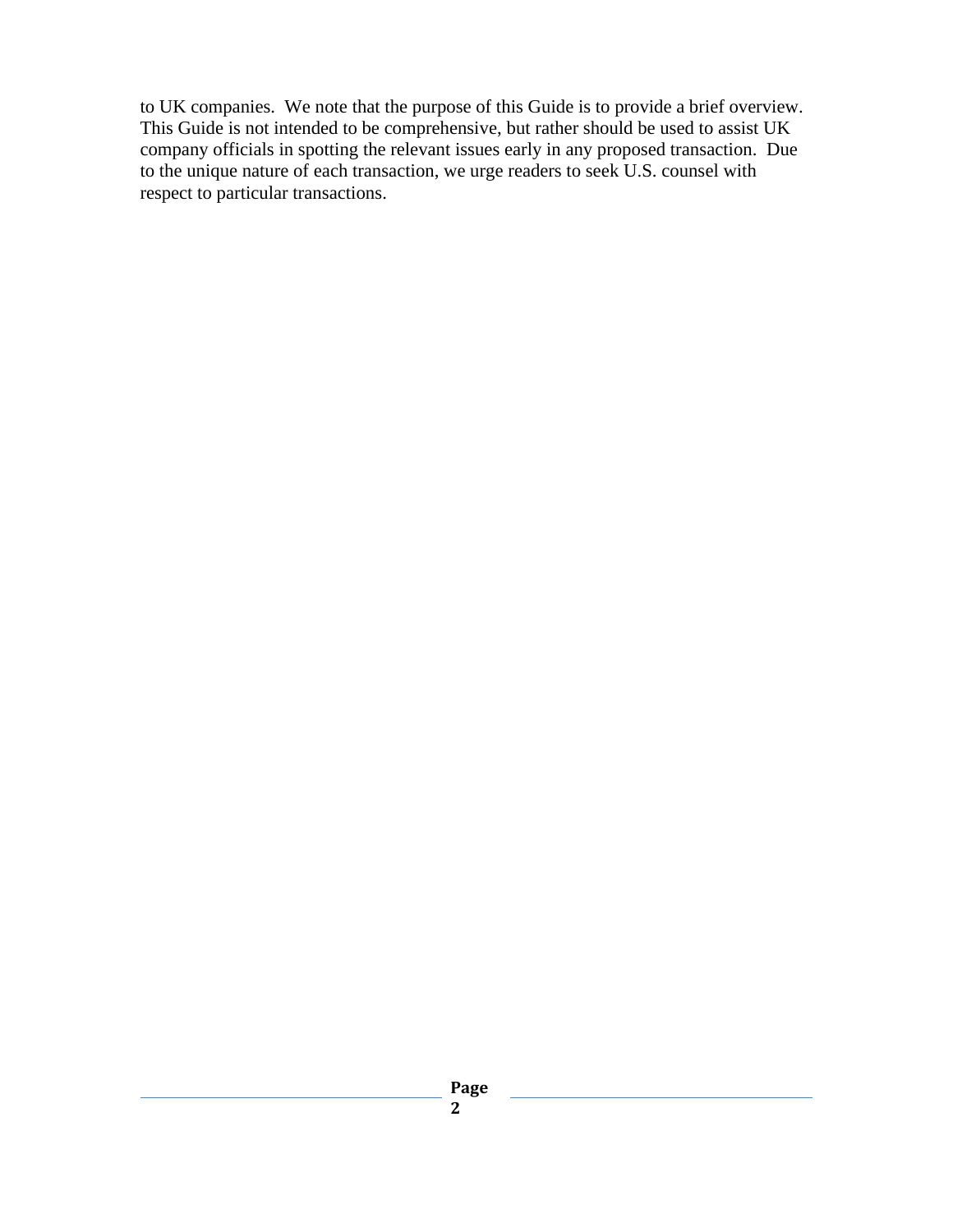#### <span id="page-6-0"></span>2. THE BUY AMERICAN ACT, THE TRADE AGREEMENTS ACT, AND THE US/UK **MOU**

#### **A. The Buy American Act**

<span id="page-6-1"></span>The Buy American Act ("BAA"), 41 U.S.C. §§ 8301–8305, as amended, provides a procurement preference for supplies and construction materials produced or manufactured in the United States.

 *The regulations implementing The Buy American Act are found at 48 C.F.R. Part 25. To examine the most up-to-date regulations implementing The Buy American Act, visit: [https://www.ecfr.gov/current/title-48/chapter-](https://www.ecfr.gov/current/title-48/chapter-1/subchapter-D/part-25)[1/subchapter-D/part-25.](https://www.ecfr.gov/current/title-48/chapter-1/subchapter-D/part-25)*

Through the application of price evaluation factors, the BAA restricts the U.S. Government's purchase of supplies that are not domestic end products for use within the United States.

In order to comply with the BAA, the end product being provided must qualify as a "domestic end product" under one of two tests.

For an end product or construction material not consisting wholly or predominantly of steel or iron, the product must be (A) an unmanufactured item mined or produced in the United States or (B) an item that is (1) manufactured in the United States and (2) consisting of components mined, produced, or manufactured in the United States, the cost of which exceed a certain percentage of the cost of all components.

 *On March 7, 2022, an increase in the Buy American Act domestic content threshold was published in the Federal Register (the "BAA Rule"). 87 Fed. Reg. 12,780. The new domestic content threshold requirement, by date, is noted in the table below:*

| Date                                 | <b>Domestic Content Threshold</b> |
|--------------------------------------|-----------------------------------|
| Now – October 24, 2022               | 55%                               |
| October 25, 2022 – December 31, 2023 | 60%                               |
| January 1, 2024 – December 31, 2028  | 65%                               |
| January 1, 2029 and after.           | 75%                               |

Under the BAA Rule, contractors generally will be required to comply with the threshold in effect in the year of delivery, even if the contract spans across different threshold years. However, the BAA Rule does permit agencies to allow contractors to apply the domestic content threshold in effect at the time of the contract award for the entire period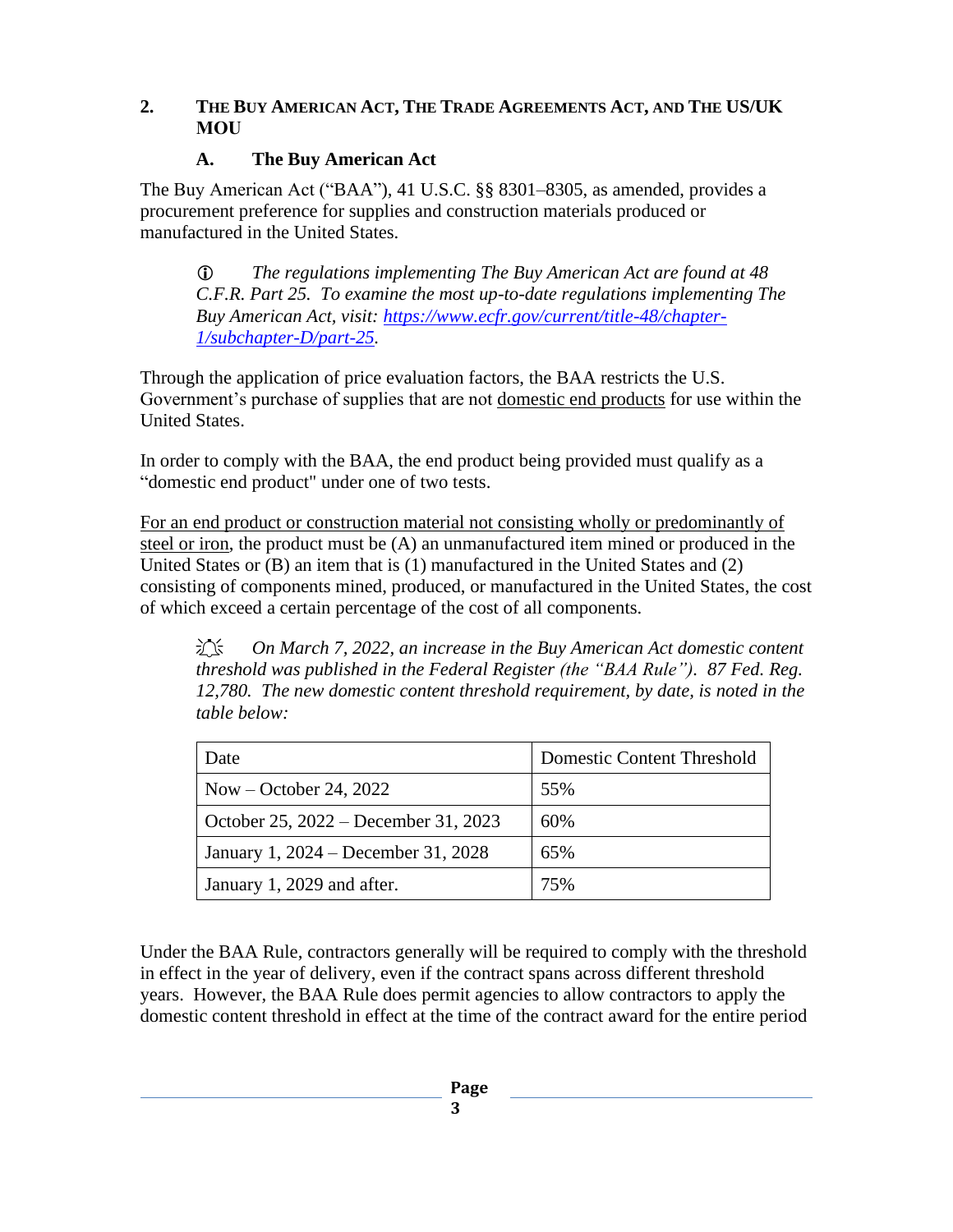of performance, subject to approval by the agency's "senior procurement executive" in consultation with the MIAO.

The BAA Rule also creates a "fallback threshold," which allows an agency to use the old 55% threshold for end products or construction materials when (1) no end products or construction materials are available that meet the new domestic content threshold or (2) such products or materials are of an unreasonable cost. The fallback threshold does not apply to (a) items that consist wholly or predominantly of iron or steel and (b) commercially available off-the-shelf items. The fallback threshold is available only until calendar year 2030.

Separately, for an end product or construction material made wholly or predominantly of steel or iron, the product must be (1) manufactured in the United States and (2) the foreign iron and steel constitutes less than 5% of the cost of all components.

Absent an exception, the BAA applies to all federal contracts performed within the United States within a certain dollar value range. For supply contracts, the BAA does not apply to contracts below the "micro-purchase threshold," currently set at  $$10,000$ ,<sup>1</sup> or to contracts above the Trade Agreements Act threshold, which is currently \$183,000 for supply contracts.<sup>2</sup> Therefore, supply contracts valued between \$10,001 and \$182,999 are subject to the BAA, unless an exception otherwise applies.

The other particularly relevant exception is for commercially available off-the-shelf ("COTS") items. The BAA waives the domestic content requirement for COTS end products and construction materials (except an end product or construction material that consists wholly or predominantly of iron or steel or a combination of both, excluding COTS fasteners). COTS items *not* consisting wholly or predominantly of iron or steel only need to be manufactured in the United States.

#### **B. The Trade Agreements Act**

<span id="page-7-0"></span>The Trade Agreements Act ("TAA"), 19 U.S.C. §§ 2501–2581, implements various trade agreements that the United States has signed with other countries, including the World Trade Organization Government Procurement Agreement ("WTO GPA"). The TAA waives the provisions of the BAA for "eligible products" from countries that have signed an international trade agreement with the United States, or that meet certain other criteria.

Under the TAA, products or construction materials from "designated countries" will receive the same price evaluation treatment as if they were domestic end products. Unlike the BAA, the TAA *prohibits* the U.S. Government from purchasing products or

<sup>&</sup>lt;sup>1</sup> For up-to-date micro-purchase threshold information, check the definition of "micro-purchase threshold" at 48 C.F.R. § 2.101.

 $2$  For up-to-date Trade Agreements Act threshold information, check 48 C.F.R. § 25.402(b).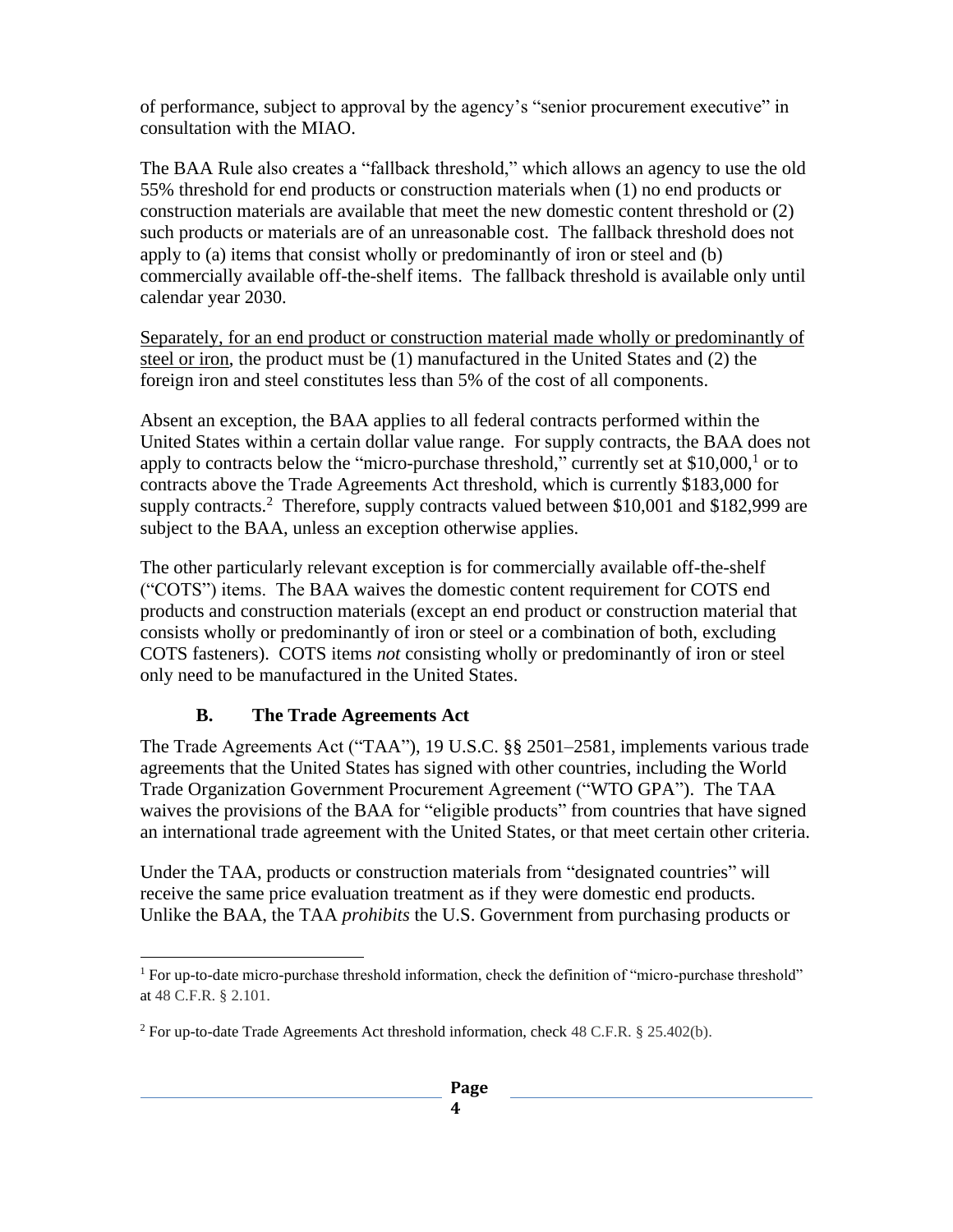construction materials that are not from designated countries when the estimated value of the procurement exceeds the relevant TAA dollar thresholds.

The estimated dollar value of the acquisition determines whether the TAA applies ("the TAA threshold"). For supply contracts, the TAA threshold is currently set at \$183,000.

## *For up-to-date TAA threshold information, check 48 C.F.R. § 25.402(b).*

There are three groups of countries that are eligible for "designated country" treatment for U.S. procurements. First are the WTO GPA countries and those countries with free trade agreements with the United States. Next are the "least developed" countries, and third are the Caribbean Basin countries. As a signatory to the WTO GPA, the United Kingdom is a "designated country" for purposes of TAA analysis.

To be considered compliant under the TAA, the product must have been mined, produced, or manufactured in the United States or in a designated country, or it must have been "substantially transformed" into a new and different article of commerce with a name, character, or use distinct from which it was transformed in the United States or in an eligible country.

The substantial transformation test is fact-specific. U.S. Customs and Border Protection ("CBP") is the U.S. Government agency that provides guidance on the substantial transformation test to determine if a product meets the TAA requirements. CBP has held that the determinative issue is "the extent of operations performed and whether the parts lose their identity and become an integral part of the new article." Assembly operations that are minimal or simple as opposed to complex or meaningful will generally not result in a substantial transformation.

 *Under the TAA, "substantial transformation" is determined on a case-bycase basis, examining the totality of the circumstances. If a company is unsure whether the processing constitutes substantial transformation, it can submit a request for a Customs Ruling to CBP. In its letter rulings, CBP provides a definitive country of origin determination that companies can rely on for TAA purposes.* 

Separately, under authority in the TAA, the U.S. Trade Representative has waived the BAA for civil aircraft and related items that meet the "substantial transformation" test of the TAA, from countries that are parties to the Agreement on Trade in Civil Aircraft. This includes the United Kingdom.

## **C. The US/UK Reciprocal Defense Procurement MOU**

<span id="page-8-0"></span>For purposes of sales to the DoD, UK companies can rely on authority outside of the BAA to satisfy domestic sourcing requirements, thereby dispensing of the BAA domestic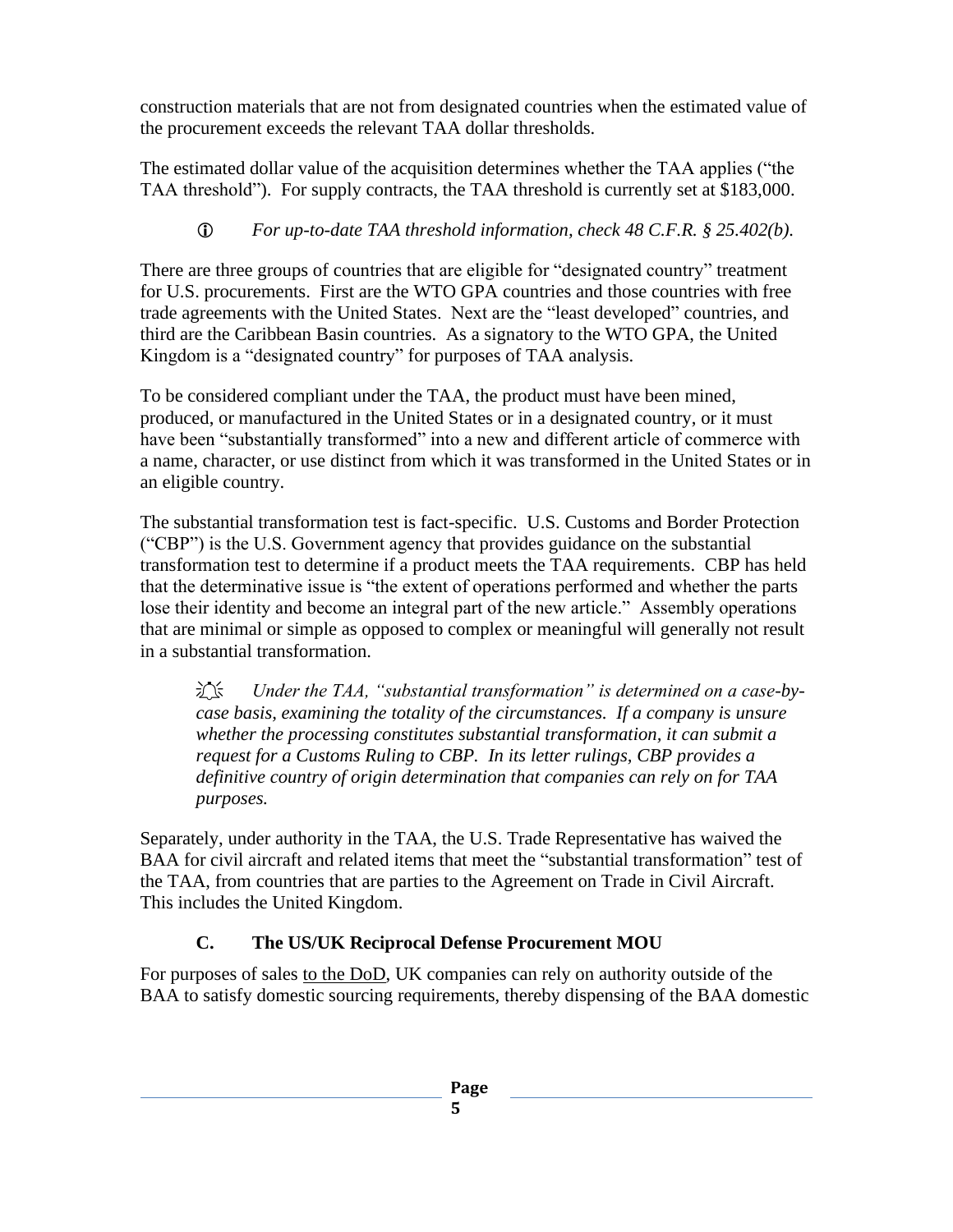content requirements, if the UK company can show (often through satisfying the substantial transformation test), that its product is of UK origin. $3$ 

Under the public interest exception of the BAA, the head of a federal agency may make a determination that application of the BAA would be contrary to the public interest. Although usually applied on a contract-by-contract or product-byproduct basis, this exception can apply when a U.S. Government agency undertakes an agreement with another government to mutually waive the application of each country's domestic preference restrictions. The U.S. Government has done just that with HMG regarding purchases by the DoD. This agreement takes the form of the MEMORANDUM OF UNDERSTANDING BETWEEN THE DEPARTMENT OF DEFENSE OF THE UNITED STATES AND THE SECRETARY OF STATE FOR DEFENCE OF THE UNITED KINGDOM OF GREAT BRITAIN AND NORTHERN IRELAND CONCERNING RECIPROCAL DEFENSE PROCUREMENT, or the so called U.S. DOD-UK MOD RECIPROCAL DEFENSE PROCUREMENT MOU. The MOU was first entered into in 1975, and was renewed most recently in 2017. Pursuant to this agreement (which is effective for ten years), the DoD has waived the applicability of the BAA to products produced or manufactured in the UK.

 *Under the provisions of the U.S. DOD-UK MOD RECIPROCAL DEFENSE PROCUREMENT MOU, procurements conducted by the Department of Defense (e.g. Air Force, Navy, Army, Defense Logistics Agency) treat offers for products manufactured in the United Kingdom the same as domestic products under the BAA.* 

<sup>&</sup>lt;sup>3</sup> We note again here that the exception under the MOU applies only to sales to the DoD. Sales to other U.S. Government agencies will need to meet the BAA/TAA requirements.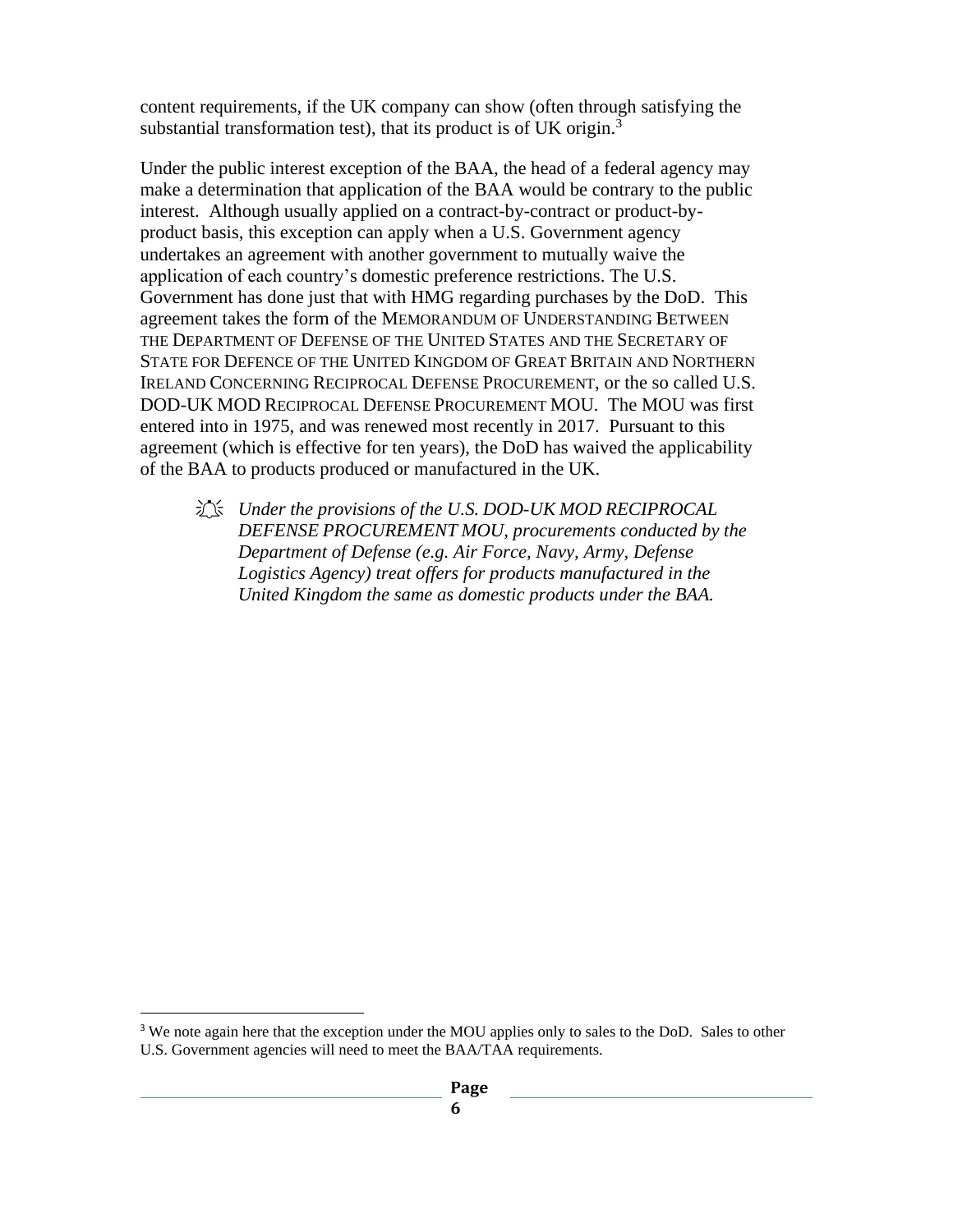### <span id="page-10-0"></span>**3. INFRASTRUCTURE INVESTMENT AND JOBS ACT**

The Infrastructure Investment and Jobs Act ("Infrastructure Act") was signed into law by President Biden on November 15, 2021.

### **A. Buy American Act**

<span id="page-10-1"></span>With respect to the BAA under the Infrastructure Act, it is uncertain now if the initial step of determining whether a product is wholly or predominantly of steel and iron will continue. The Infrastructure Act specifies that, by November 15, 2022, regulations should be implemented that amend the definition of "domestic end product" and "domestic construction material" to ensure that iron and steel products are to the greatest extent possible made with domestic components and provide a definition for "end product manufactured in the United States." This suggests that, even if the wholly or predominantly of iron and steel evaluation remains in some form, it is likely to be altered.

Note that, under the Infrastructure Act, the COTS exception is no longer available for iron and steel articles, materials, and supplies. Under the previous rule, the COTS exception was not available for products made "predominantly of steel and iron," (except for fasteners, described below), which suggests that the Infrastructure Act may apply to all iron and steel incorporated in a product. The Infrastructure Act does not affect the COTS exception for other products, not made of iron and steel.

## **B. Trade Agreements Act**

<span id="page-10-2"></span>The Infrastructure Act does not have an immediate effect on the current TAA regulations. The Infrastructure Act calls for the Secretary of Commerce, the United States Trade Representative, and the Director of the Office of Management and Budget to conduct an assessment of the impact of the TAA on BAA. This report is required to be made public by April 14, 2022. Thus, it is not clear what impact the Infrastructure Act will have on the TAA. As such, it will need to be monitored.

## **C. Broader Infrastructure Projects**

<span id="page-10-3"></span>For infrastructure projects funded through the Infrastructure Act, these projects will be subject to *so-called* Buy America (not BAA) regulations. Whether updated requirements contained in the Infrastructure Act will apply depends upon the nature of the existing domestic content procurement preference.

For infrastructure projects funded by sources outside of the Infrastructure Act, these projects will be subject to Buy America regulations. Whether the updated requirements will apply depends upon the nature of the existing domestic content procurement preference.

It would not appear that users of this Guide would be pursuing infrastructure projects; however, if so, certain Buy America rules (not BAA) would apply.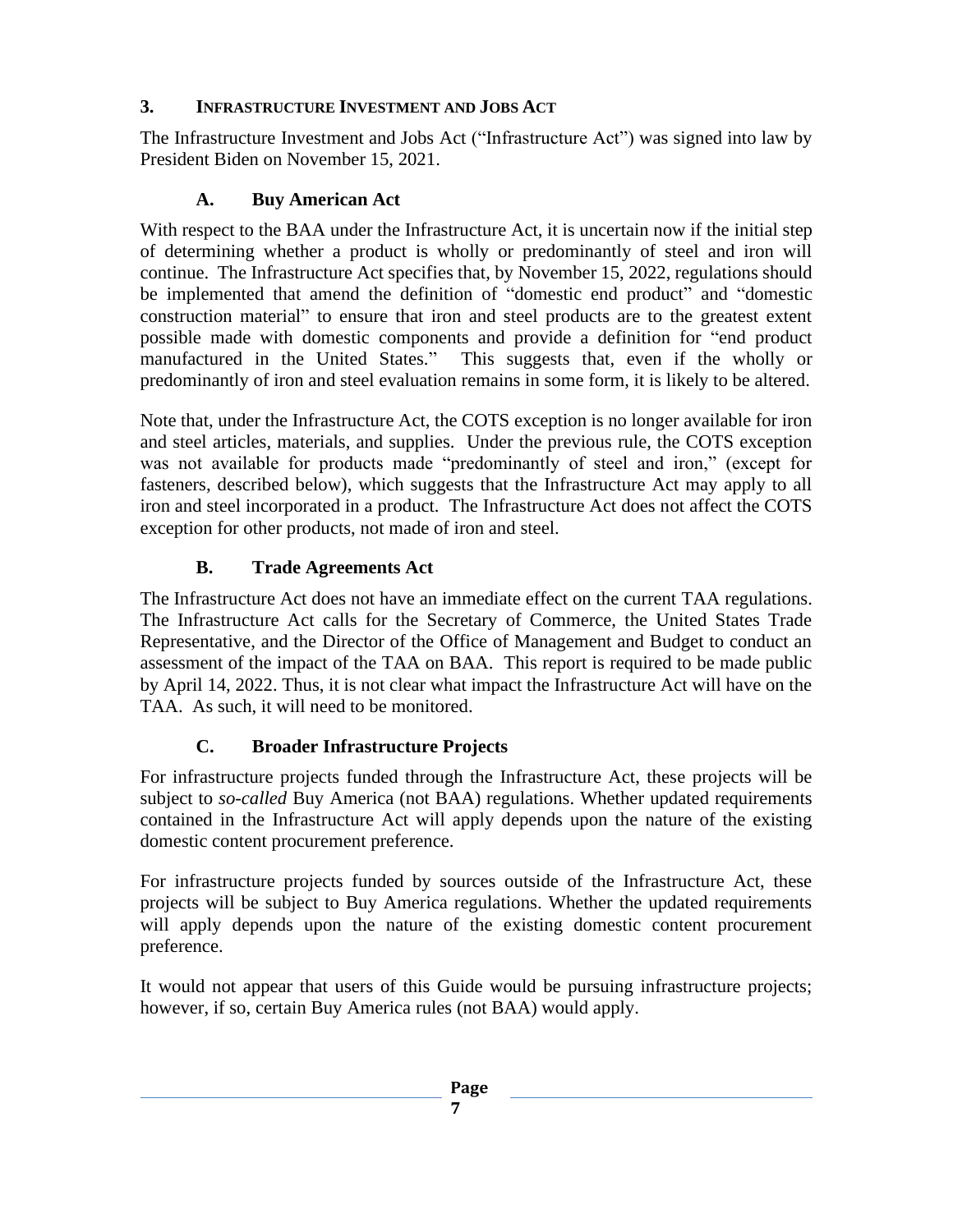*The term "infrastructure" (see Section 70912 of the Infrastructure Act) includes (as examples), the structures, facilities, and equipment for, in the United States: roads, highways, and bridges; public transportation; and dams, ports, harbors, and other maritime facilities.*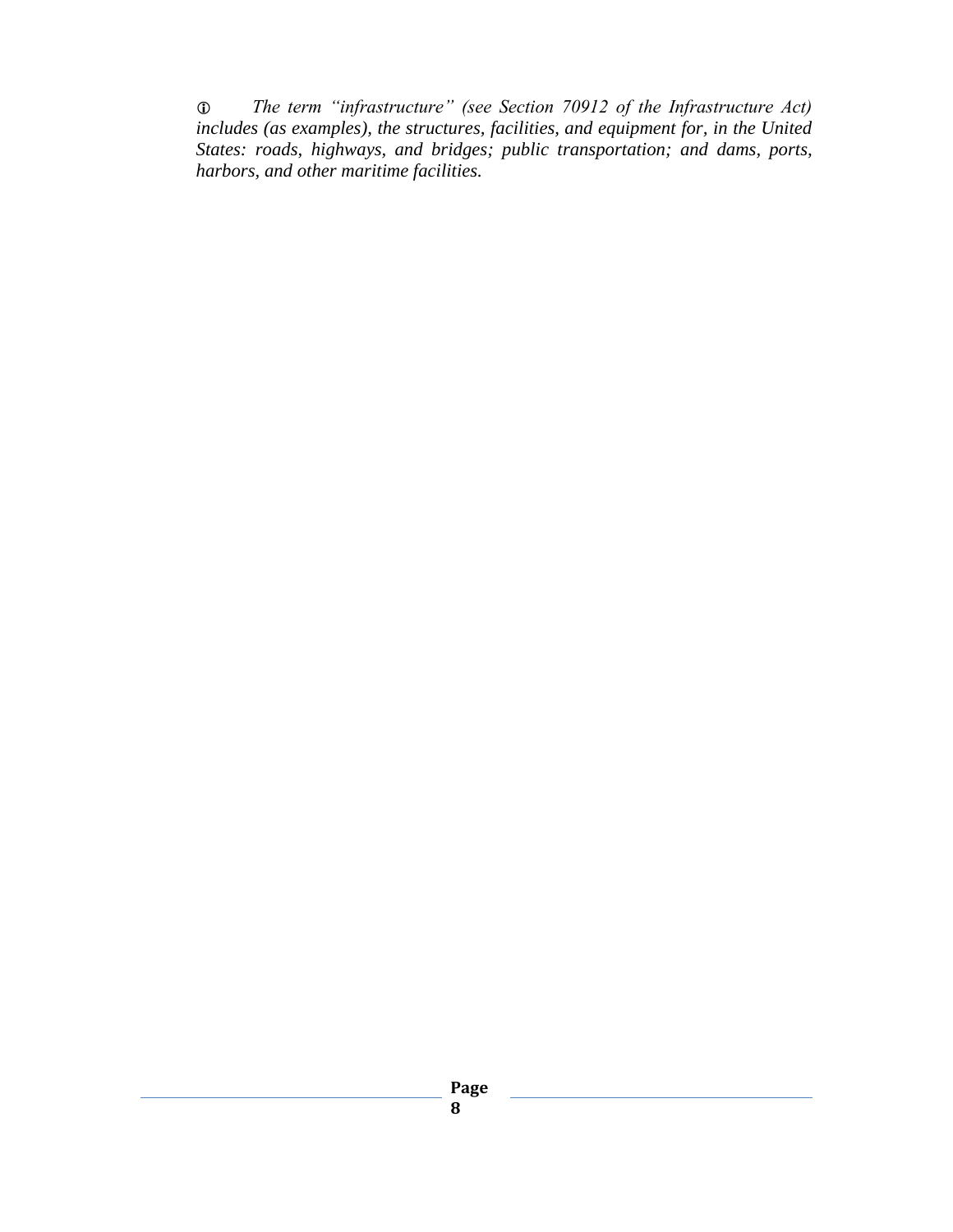## <span id="page-12-0"></span>**4. BERRY AMENDMENT**

One of the oldest domestic preferences laws in the United States is the Berry Amendment, 10 U.S.C. § 2533a, which requires the DoD to give preference to certain domestically grown, reprocessed, reused, or produced commodities, unless an exception applies. Note that the Berry Amendment applies only to procurements by the DoD.

# **A. What items does the Berry Amendment apply to?**

<span id="page-12-1"></span>The following items must be grown, reprocessed, reused, or produced in the United States: food, clothing (other than sensors, electronics, or other items added to, and not normally associated with clothing), tents, tarpaulins, covers, cotton and other natural fiber products, woven silk, spun silk for cartridge cloth, synthetic fibers (including all textile fibers and yarns that are for use in synthetic fabrics but not fabric that is to be used as a component of an end product that is not a textile product such as draperies, bedding, parachutes, upholstered seat), canvas, wool (whether in the form of fiber or yarn or contained in fabrics, materials, or manufactured articles), hand and measuring tools, stainless steel flatware, and dinnerware. Unless exemptions laid out in the law apply, the entire production process of affected products, from the production of raw materials to the manufacture of all components to final assembly, must be performed in the United States.

- *The Berry Amendment previously applied to the procurement of specialty metals and historical references will include specialty metals as being subject to the Berry Amendment. Specialty metals were separated into their own section of the law (discussed further below) and are no longer covered by the Berry Amendment.*
- *One way to determine whether the Berry Amendment provisions apply is if the following DFARS clause is included in the solicitation or contract:*

*252.225.7012 Preference for Certain Domestic Commodities.*

*252.225-7015 Restriction on Acquisition of Hand or Measuring Tools*

# **B. Are there exceptions to the Berry Amendment?**

<span id="page-12-2"></span>Yes, there are several exceptions to the Berry Amendment, most important of which is the Domestic Nonavailability exception. Under this exception, the Secretary of Defense; Secretaries of the Army, Navy, or Air Force; a designated Under Secretary of Defense<sup>4</sup>; or Director of the Defense Logistics Agency may make a Domestic Nonavailability

<sup>&</sup>lt;sup>4</sup> As of the date of this Guide, the Berry Amendment (48 C.F.R. § 225.7002-2 of the DFARS) lists the designated Under Secretary as the Under Secretary of Defense (Acquisition, Technology, and Logistics). However, that position was removed in 2018, replaced by two posts: the Under Secretary of Defense (Research and Engineering) and the Under Secretary of Defense (Acquisition and Sustainment).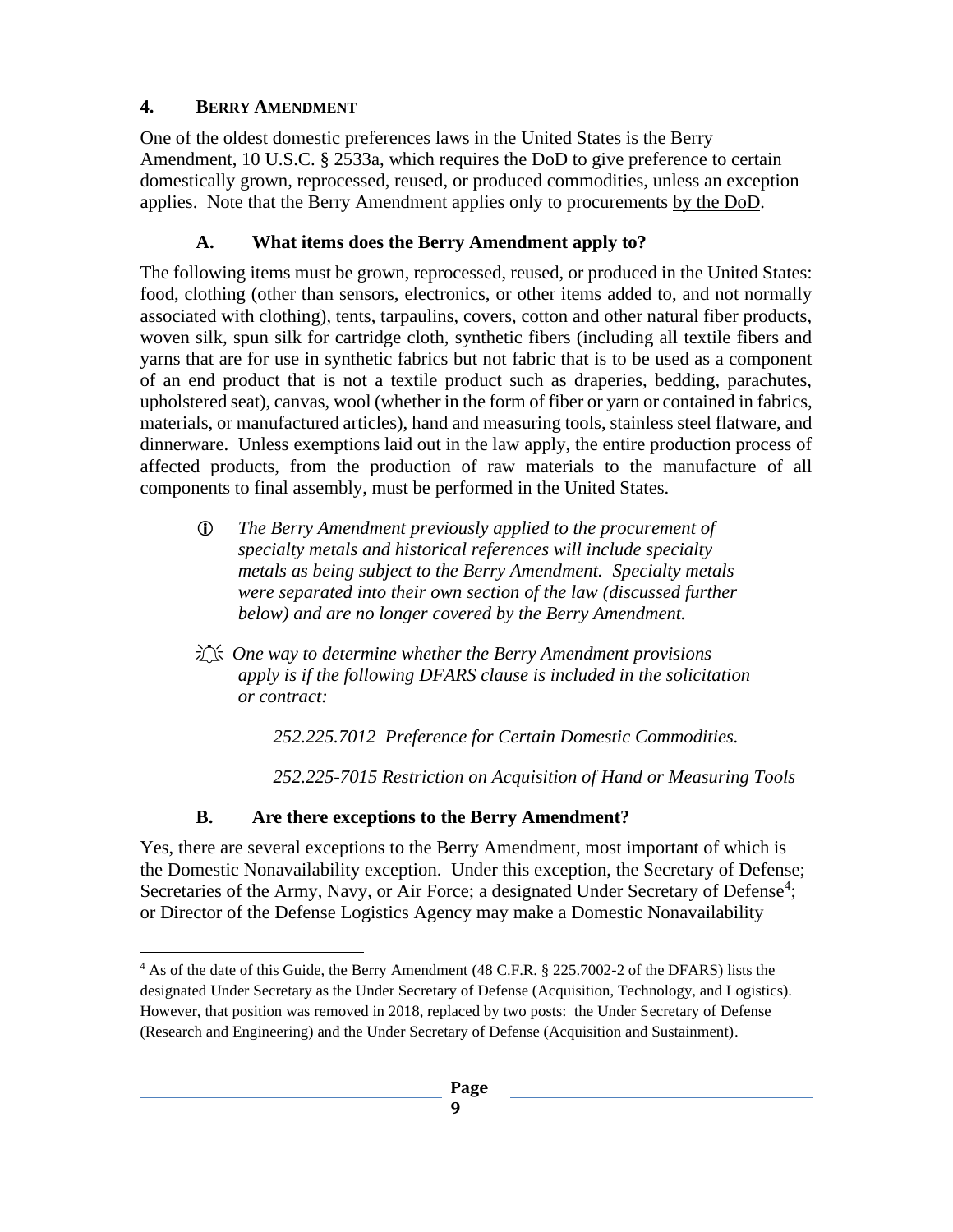Determination ("DNAD") when items covered by the Berry Amendment are not grown, reprocessed, reused, or produced in the United States in satisfactory quality or sufficient quantities.

*As part of the U.S. government's effort to bring transparency and consistency to the waiver process, the MIAO now collects and centrally posts all waivers from U.S. domestic preference laws. DNADs are a significant portion of those waivers, and are available here: [https://www.madeinamerica.gov/waivers/.](https://www.madeinamerica.gov/waivers/) Instructions and templates for submitting a DNAD are available here: [https://www.acquisition.gov/nmcars/annex-3-domestic-nonavailability](https://www.acquisition.gov/nmcars/annex-3-domestic-nonavailability-determination)[determination.](https://www.acquisition.gov/nmcars/annex-3-domestic-nonavailability-determination)* 

In addition, the following non-exhaustive list of exceptions applies:

*Simplified Acquisition Threshold*. Acquisitions below the simplified acquisition threshold, presently \$250,000, are not subject to the Berry Amendment.

 *A September 2021 proposed rule seeks to lower the simplified acquisition threshold to \$150,000. As of the date of the Guide, the rule has not been implemented. See 86 Fed. Reg. 53,931.*

*Combat Operations*. Acquisitions made outside the United States in support of combat operation are not subject to the Berry Amendment.

*Overseas Purchases*. Acquisitions of perishable foods or emergency acquisitions by or for establishments located outside the United States for personnel of those establishments are not subject to the Berry Amendment.

*At Sea Purchases.* Procurements by vessels in foreign waters are not subject to the Berry Amendment.

*Commissary Purchases*. Acquisitions of items specifically for commissary resale are not subject to the Berry Amendment.

*Cotton And Other Natural Fiber Exceptions*. Non domestic cotton fibers may be acquired if the acquisition is for incidental amounts of cotton, other natural fibers, or wool incorporated in an end product, where the estimated value of the cotton, other natural fibers, or wool is less than 10 percent of the total price and is less than the simplified acquisition threshold. Non domestic cotton or wool fiber byproducts can also be purchased for use in the production of propellants and explosives.

*Chemical Warfare Protective Clothing Produced in a Qualifying Country.* Acquisitions of chemical warfare protective clothing are not subject to the Berry Amendment when the acquisition furthers an agreement with a qualifying country. The UK qualifies for this exception.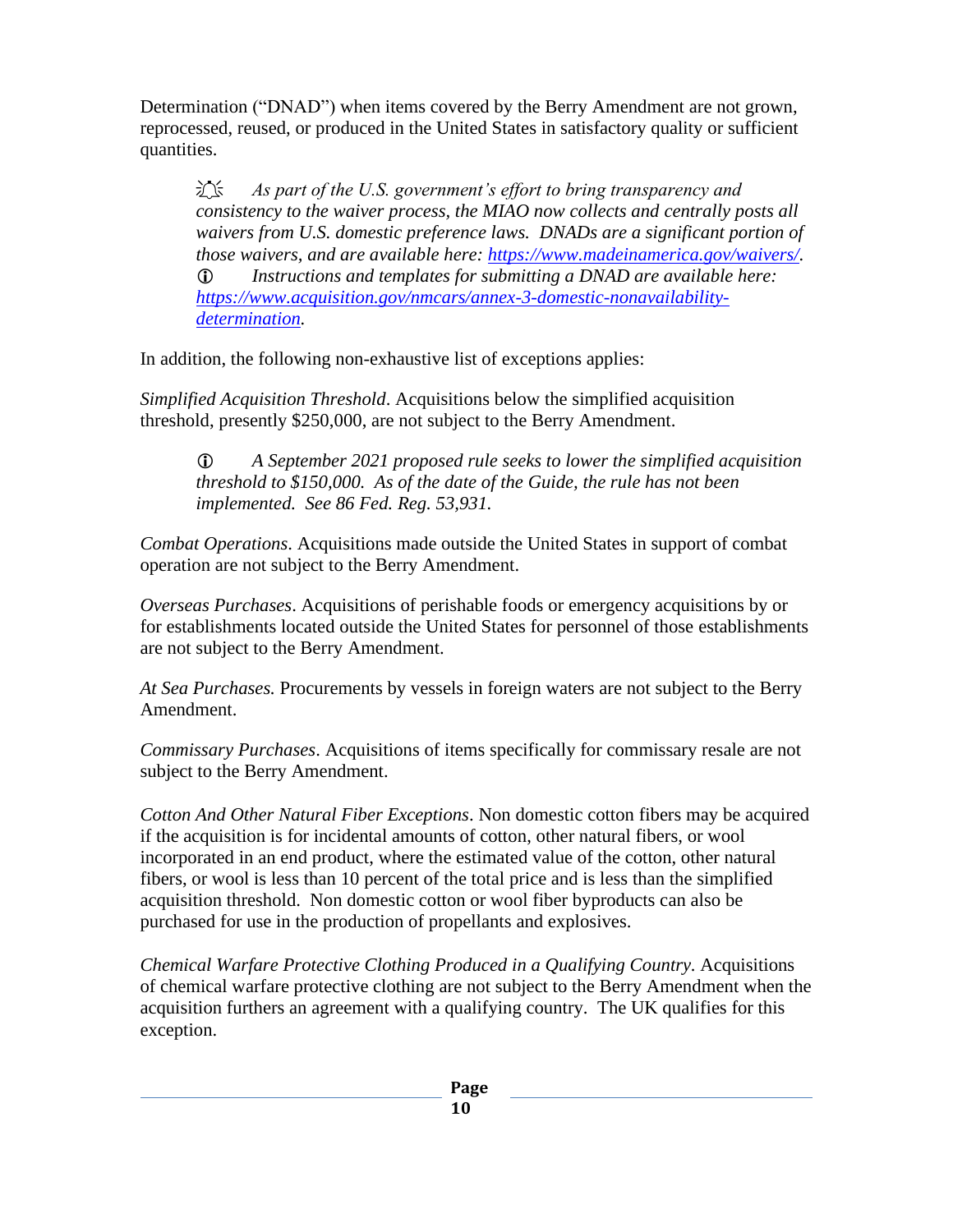# <span id="page-14-0"></span>**5. SPECIALTY METALS**

The United States has implemented a domestic preference for specialty metals deemed critical to national security. 10 U.S.C. § 2533b. For direct DoD procurement of a specialty metal, the specialty metal must be melted or produced in the United States. For DoD procurements of specific items/articles (listed in the statute) that incorporate specialty metals, the specialty metals must be melted or produced in the United States or a "qualifying country" (or incorporated in an article manufactured in a qualifying country), unless specific exceptions apply.

 *The current regulations for specialty metals restrictions are located at DFARS:* 

*252.225-7008 Restriction on Acquisition of Specialty Metals,* 

*252.225-7009 Restriction on Acquisition of Certain Articles Containing Specialty Metals, and* 

*252.225-7010 Commercial Derivative Military Article--Specialty Metals Compliance Certificate.* 

## **A. What are specialty metals?**

<span id="page-14-1"></span>Specialty metals include certain steel and metal alloys, titanium and titanium alloys, and zirconium and zirconium alloys. Alloys are defined as any metal consisting of a mixture of a basic metallic element and one or more metallic, or non-metallic, alloying elements. For alloys named by a single metallic element (*e.g.*, titanium alloy), it means that the alloy contains 50 percent or more of the named metal (by mass). If two metals are specified in the name (*e.g*., nickel-iron alloy), those metals are the two predominant elements in the alloy, and together they constitute 50 percent or more of the alloy (by mass).

Steel that is subject to the specialty metals restriction is any steel that contains more than 1.65 percent manganese, 0.60 percent silicon or copper, or 0.25 percent of aluminum, chromium, cobalt, molybdenum, nickel, niobium (columbium), titanium, tungsten, or vanadium.

Metal alloys that are subject to the specialty metals restrictions include (1) metal alloys that consist of nickel or iron-nickel alloys that contain alloying metals (other than nickel and iron) in excess of 10 percent; or (2) cobalt alloys that contain alloying metals (other than cobalt and iron) in excess of 10 percent.

# **B. What are the qualifying countries?**

<span id="page-14-2"></span>Qualifying countries, for purposes of the specialty metals restrictions, include those countries with which the United States has entered into a reciprocal defense procurement MOU or international agreement. These countries include: Australia, Austria, Belgium, Canada, Czech Republic, Denmark, Egypt, Estonia, Finland, France, Germany, Greece,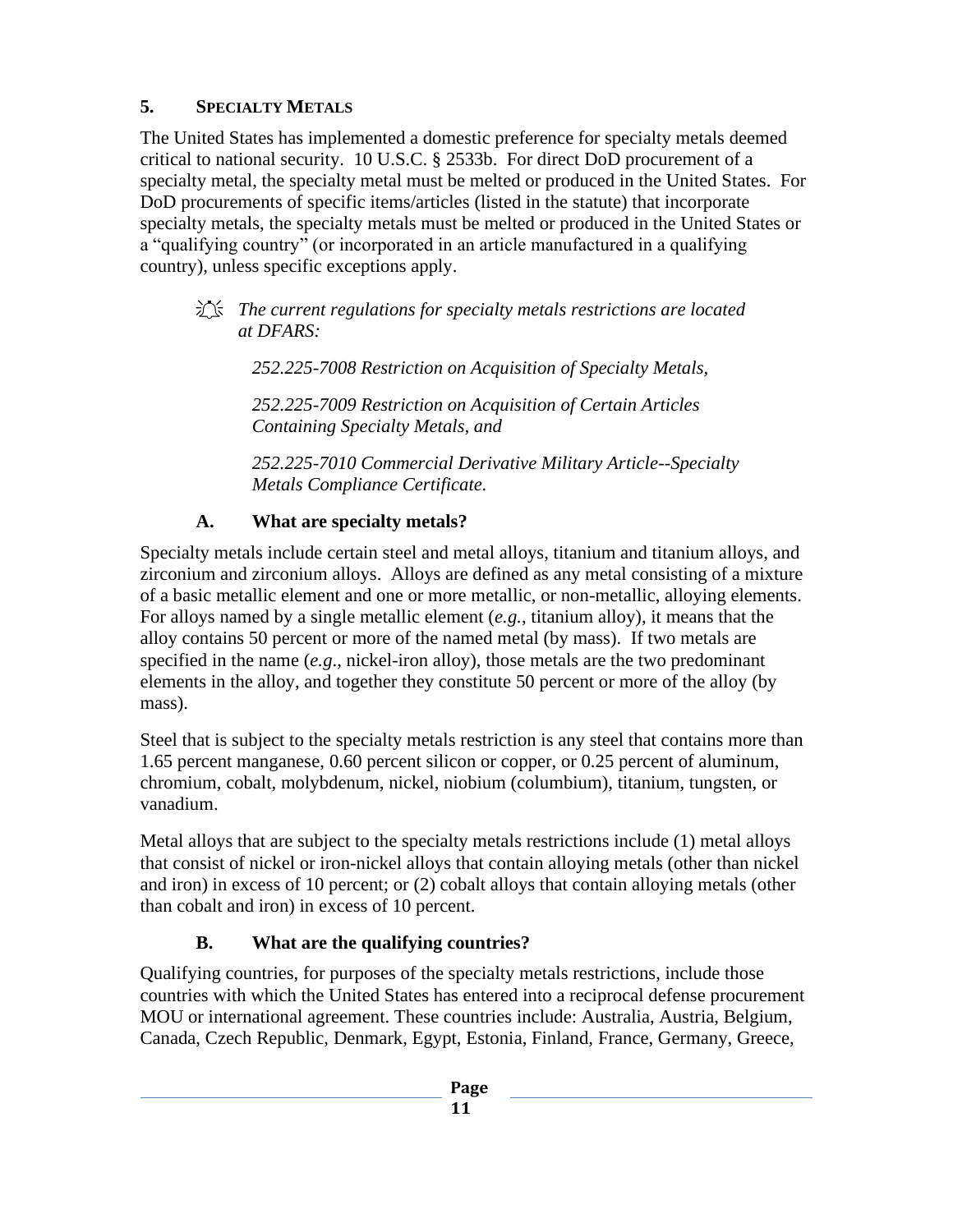Israel, Italy, Japan, Latvia, Luxembourg, Netherlands, Norway, Poland, Portugal, Slovenia, Spain, Sweden, Switzerland, Turkey, and the UK.

 *Because the U.S and UK have entered into the U.S. DOD-UK MOD RECIPROCAL DEFENSE PROCUREMENT MOU, the specialty metals restrictions do not apply to DoD purchases of articles or alloys of specialty metals melted or produced in the UK.*

#### **C. Are there any exceptions to the specialty metals restrictions?**

<span id="page-15-0"></span>Yes, there are several exceptions to the specialty metal acquisition restrictions, in addition to the exception for items manufactured in qualifying countries:

*Electrical Components.* The specialty metals restrictions do not apply to electronic components, which are defined as items that operate by controlling the flow of electrons or other electrically charged particles in circuits, using interconnections of electrical devices such as resistors, inductors, capacitors, diodes, switches, transistors, or integrated circuits.

*Commercial Off-the-Shelf ("COTS") Items.* Items that are deemed to be commercially available off-the-shelf are not subject to the specialty metals restrictions. This exception, however, does not apply to mill products, such as bar, billet, slab, wire, plate, or sheet, or to forgings or castings of specialty metals, unless the mill products, forging or castings were incorporated into commercially available off-the-shelf end items, subsystems or assemblies. The exception also does not apply to fasteners, which have their own special rules. (*See* section 5, below.)

*Domestic Nonavailability.* The specialty metals restrictions do not apply to certain items which the DoD has determined do not exist in sufficient quantity or satisfactory quality. The determinations can be made on a contract-by-contract or a class basis.

*Combat Operations.* The specialty metals restrictions do not apply to acquisitions outside of the United States in support of combat operations or contingency operations.

*De minimis*. There is now a de minimis exception that applies to what would otherwise be non-compliant items. The exception permits contractors to make a good faith estimate of the amount of specialty metals incorporated into the end item. If the total amount of noncompliant specialty metals incorporated into the item/article is less than 2 percent of the total weight of all specialty metals in the item, then the specialty metals restriction does not apply. This exception does not apply to high performance magnets containing specialty metals.

*Commissary Purchases*. Acquisitions of items specifically for commissary resale are not subject to the specialty metals restrictions.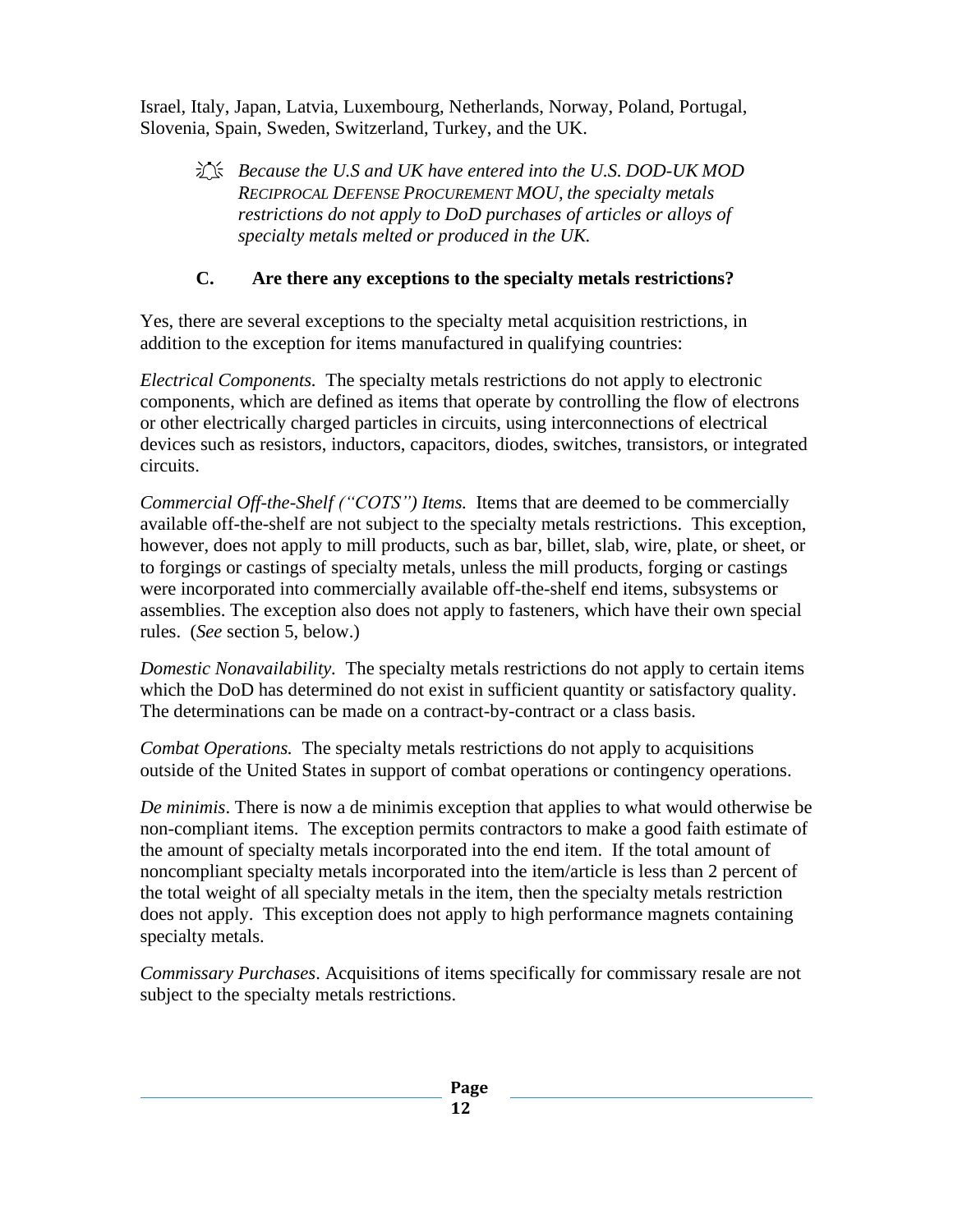*Commercial Derivative Military Articles.* The specialty metals restrictions do not apply to items which the contracting officer has determined to be a commercial derivative military article, provided that the contractor makes certain certifications about its purchase of domestic specialty metals. This exception allows a contractor to combine compliant and noncompliant specialty metals on the production line, if the contractor agrees to purchase a certain amount of domestically produced specialty metals for use in the article's production.

Commercial derivative military articles generally include military articles that are produced in the same production facilities as commercial products, and that use a common supply chain and the same or similar production process as the commercial products.

Contractors may use the commercial derivative military article exception if they certify that they (and their subcontractors) have entered into contractual agreements to purchase specialty metals melted or produced in the United States in an amount that is the greater of: (1) 120 percent of the amount of specialty metals required to produce the commercial derivative military article (including subcontracting efforts); or (2) 50 percent of the amount of specialty metals purchased by the contractor or its subcontractors during the commercial derivative military article's period of production. The foregoing is sometimes referred to as the "market basket" exception.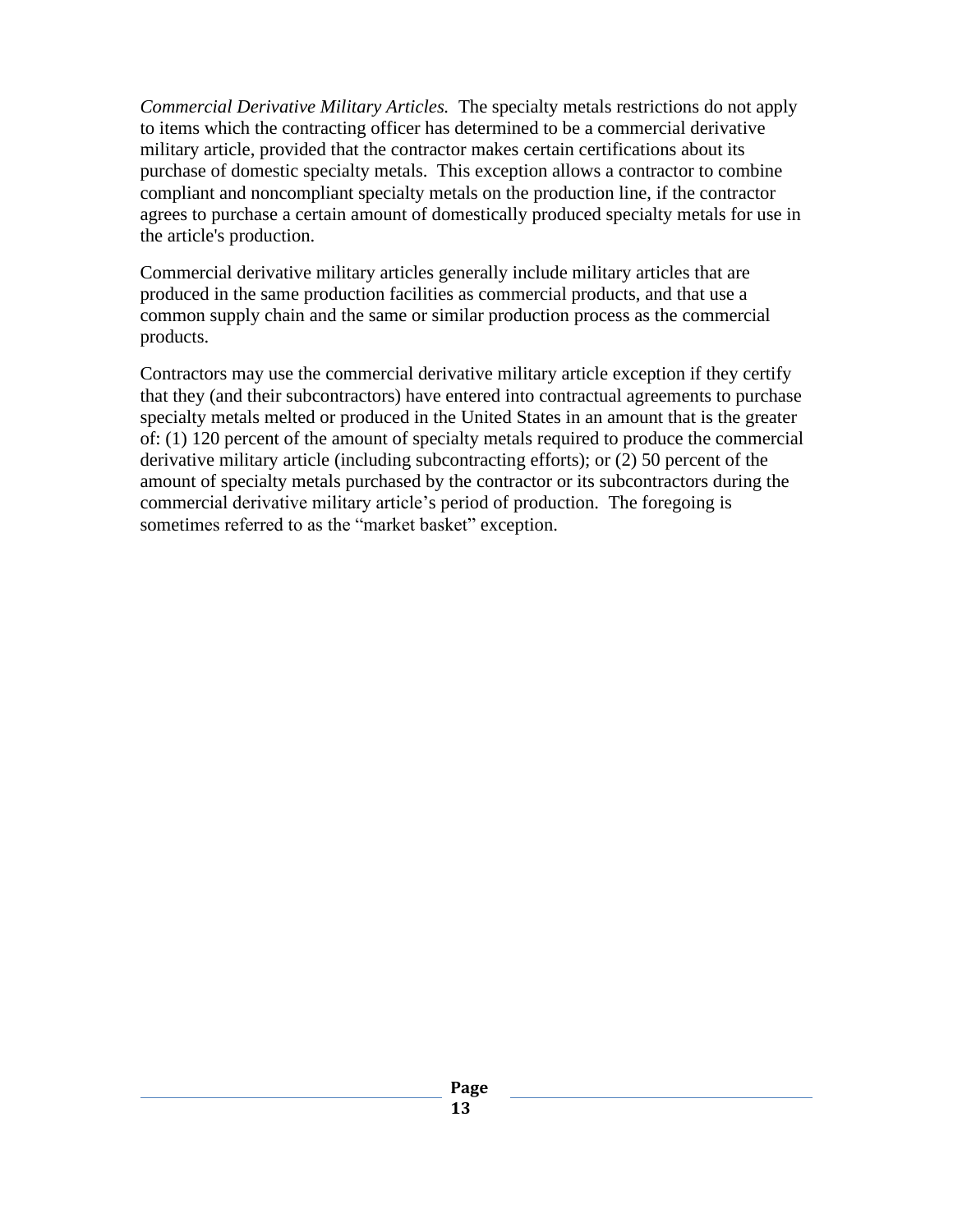### <span id="page-17-0"></span>**6. SPECIAL RULES FOR COMMERCIALLY AVAILABLE OFF-THE-SHELF FASTENERS**

### **A. What are fasteners?**

<span id="page-17-1"></span>As mentioned above, special provisions of the specialty metals restrictions apply in the case of COTS fasteners. The FAR and DFARS do not contain a specific definition of fastener, and the term is construed broadly to include any sort of anchors, bolts, hardware, nails, nuts, pins, clips, rivets, rod, screws, etc.

## **B. Are there any exceptions to the fasteners restrictions?**

<span id="page-17-2"></span>The exception that otherwise applies to COTS items does NOT apply to COTS fasteners unless one of the following conditions is satisfied:

- 1. The fasteners are incorporated into an end item, subsystem, assembly, or component that, itself, qualifies as a COTS item.
- 2. The fasteners are commercial items and the manufacturer of the fasteners certifies that it will purchase, during the relevant calendar year, an amount of U.S. domestically produced specialty metals in the required form for use in production of fasteners for sale to the DoD and other customers, that is not less than 50 percent of the total amount of the specialty metals that it will purchase for production of such fasteners for all customers.
- *Because the U.S. and UK have entered into the U.S. DOD-UK MOD RECIPROCAL DEFENSE PROCUREMENT MOU, the specialty metals restrictions do not apply to DoD purchases of fasteners produced in the UK.*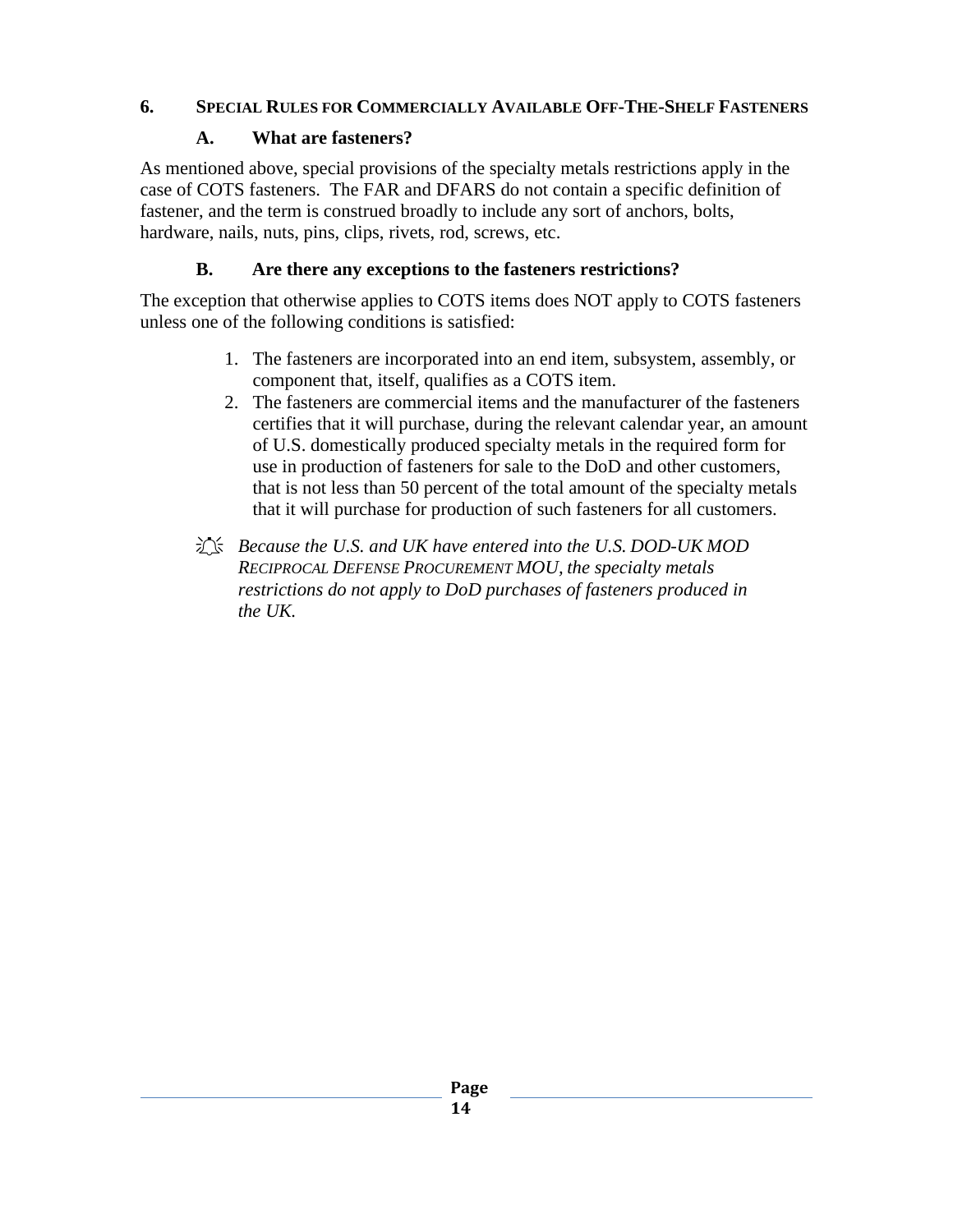#### <span id="page-18-0"></span>**7. SECTION 2534 MISCELLANEOUS LIMITATIONS ON THE PROCUREMENT OF NON-U.S. GOODS**

### **A. What items are on the list?**

<span id="page-18-1"></span>In addition to the Berry Amendment and the provisions regarding specialty metals, the United States has implemented limitations on the procurement of certain goods by the DoD. Unlike the Berry Amendment or specialty metals restrictions, the items listed in Section 2534 ("Miscellaneous Goods") (10 U.S.C. § 2534) were added in separate bills over a long period of time. For example, the first item added (buses) was contained in a 1982 bill that was mainly focused on NATO interoperability, veteran pay, and other miscellaneous defense matters. Other goods were added in the 1989, 1991, 1992, and 1993 National Defense Authorization Acts.

Manufacturers of Miscellaneous Goods must be part of the national technology and industrial base ("NTIB"). NTIB applies to "persons and organizations that are engaged in research, development, production, integration, services, or information technology activities conducted within the United States, the United Kingdom of Great Britain and Northern Ireland, Australia, and Canada." 10 U.S.C. § 2500(1). The Miscellaneous Goods provision also contains an exception that allows the Secretary of Defense to waive any restrictions if certain conditions are satisfied.

## **B. What items are covered in Miscellaneous Goods section?**

<span id="page-18-2"></span>Section 2534 applies to:

- 1. Multi-passenger motor vehicles (buses)
- 2. Large medium-speed diesel engines for auxiliary ships
- 3. Components for T-AO 205 class vessels
	- a. Auxiliary equipment (including pumps)
	- b. Propulsion system components (including engines, reduction gears, and propellers
	- c. Shipboard cranes
	- d. Spreaders for shipboard cranes
- 4. Components for naval vessels (to the extent they are unique to marine applications)
	- A. Gyrocompasses
	- B. Electronic navigation chart systems
	- C. Steering controls
	- D. Propulsion and machinery control systems
	- E. Totally enclosed lifeboats
- 5. A star tracker used in a satellite weighing more than 400 pounds whose principle purpose is to support the national security, defense, or intelligence needs of the United States Government.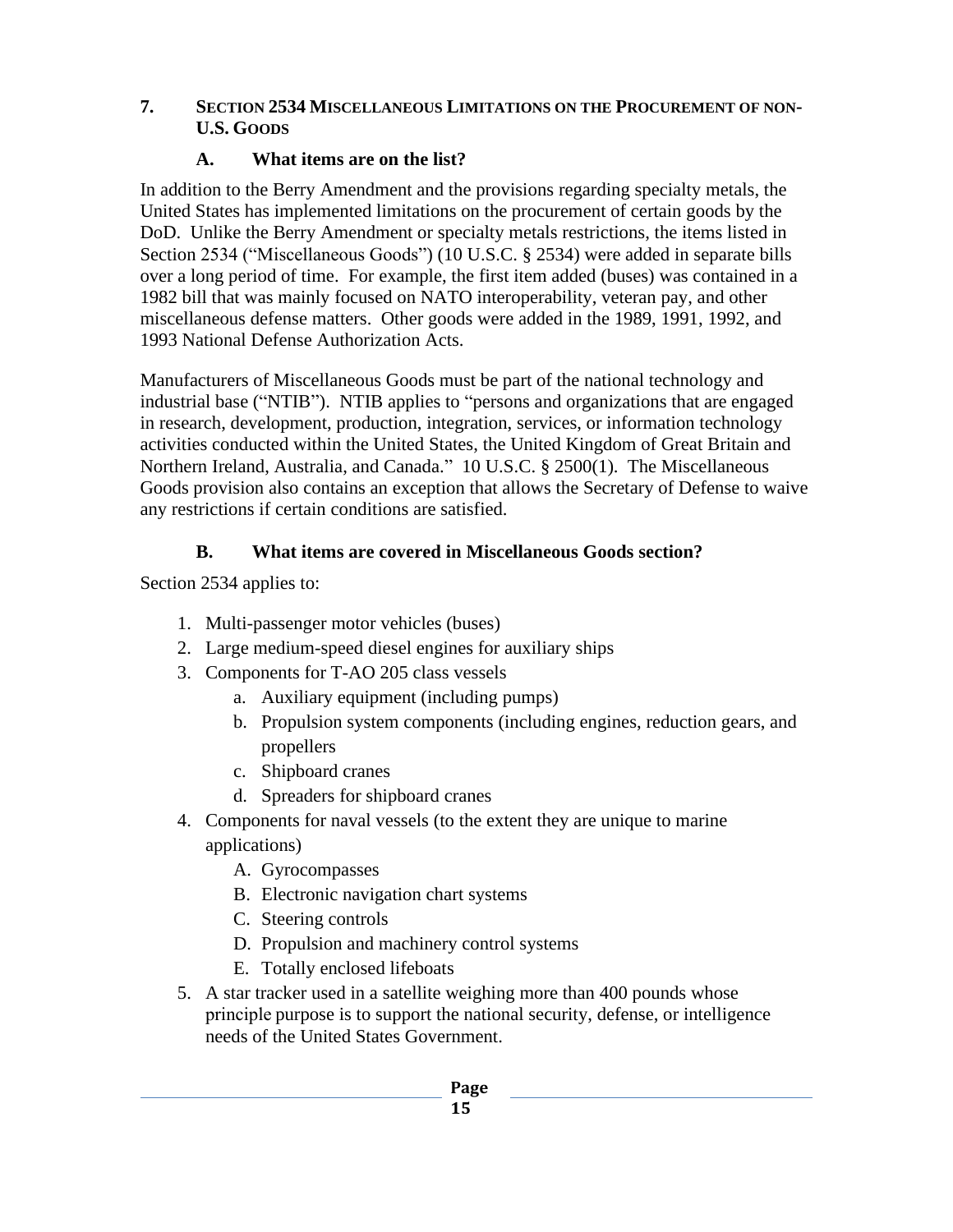6. *Special rule for sonobuoys*. For sonobuoys, DoD may not procure a sonobuoy from a foreign country unless U.S. firms that produce sonobuoys compete on an equal basis with foreign firms in the foreign country.

## **C. What are the exceptions in Miscellaneous Goods?**

<span id="page-19-0"></span>Under Section 2534, the Secretary of Defense may waive restrictions under a number of different conditions, including: 1) the limitations would cause "unreasonable costs or delays"; 2) the U.S. producer of the item would not be harmed by competition from a foreign country; 3) the limitation would impede cooperative programs between the DoD and a foreign country or under reciprocal memorandums of understanding for defense items, provided that the country does not discriminate against defense goods produced in the U.S. to a greater degree than the U.S. discriminates against defense items produced in that country; 4) satisfactory quality items from NTIB producers are not available; 5) the limitation would result in only one NTIB source for the item; 6) the procurement is for less than the "simplified acquisition threshold"; 7) the limitation is not in the national security of the U.S.; and 8) the limitation would adversely affect a U.S. company. 10 U.S.C. § 2534(d).

The Secretary of Defense may waive the limitation in Miscellaneous Goods based upon conditions 2) or 3) of the paragraph above only if the waiver is made for a specific item and a specific country, and the waiver is published in the *Federal Register* at least 15 days before it takes effect. In addition, the Secretary of Defense must furnish notice to the congressional defense committees. Finally, the waiver may be in effect for no longer than one year.

## **D. Elimination of need for waiver for goods from the UK.**

<span id="page-19-1"></span>Previously, the Under Secretary of Defense (Acquisitions, Technology, and Logistics), invoked powers under 10 U.S.C. § 2534(d) to waive limitations on certain items in Miscellaneous Goods with respect to the UK. As of December 21, 2018, the United Kingdom was added to the definition of the NTIB in 10 U.S.C.  $\S$  2500(1), and such waivers are no longer necessary. 83 Fed. Reg. 65,560; 85 Fed. Reg. 34,533.

## **E. A note on ball and roller bearings.**

<span id="page-19-2"></span>Before 2021, ball and roller-bearings were included for a number of years in the Section 2534 list of Miscellaneous Goods. The 2021 NDAA removed ball and roller-bearings from the list, making them subject to a specific DFARS rule. Now, ball or roller-bearings must be (1) manufactured in the U.S. or Canada and (2) the cost of the bearing components manufactured in the U.S. or Canada must exceed 50% of the total cost of the components. 48 C.F.R. § 225.7009-2.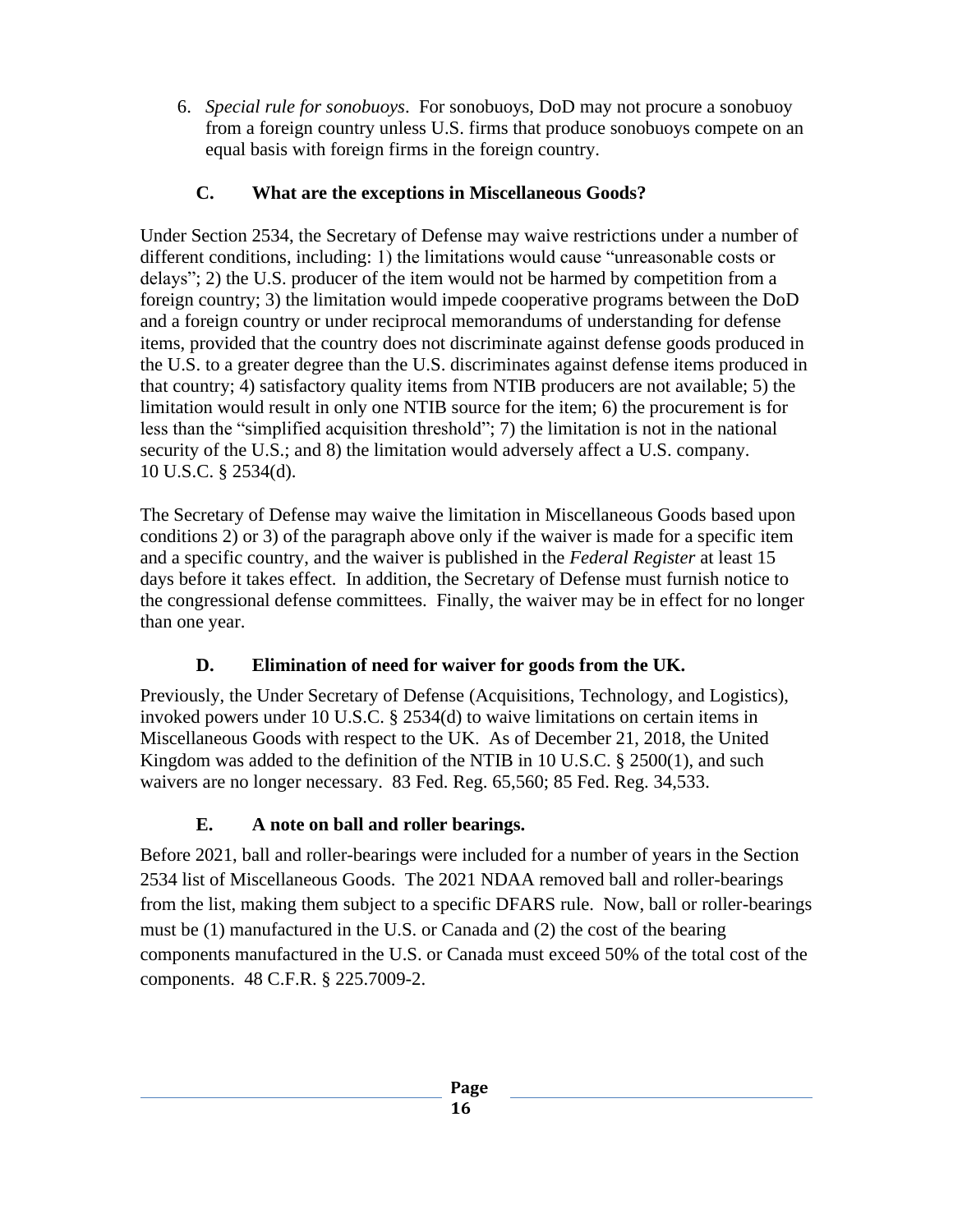## <span id="page-20-0"></span>**8. NATIONAL DEFENSE AUTHORIZATION ACTS ("NDAAS")**

### **A. What are NDAAs?**

<span id="page-20-1"></span>An NDAA is an annual Congressional act that gives guidance on the policy for the coming year and funds defense agencies. Even though an NDAA is, by name, an authorization act for defense agencies, every year the NDAA contains sections that move beyond classic funding, to establish broader policies and rules that apply to every aspect of defense agencies.

Often, industry and members of Congress will use the annual NDAA to achieve specific policy goals or objectives. The practice of incorporating novel policies into an NDAA is both a significant burden *and* important opportunity. In the sections below, we highlight some of the significant changes that have been implemented through NDAAs in recent years.

## **B. Fiscal Year 2022 NDAA**

<span id="page-20-2"></span>As of the date of this Guide, the Fiscal Year ("FY") 2022 NDAA is the operative NDAA. More than anything, the theme of the FY 2022 NDAA is supply chain readiness and Made in America initiatives. This emphasis is not surprising, given the Biden Administration's focus on these issues, the impact on supply chain readiness awareness due to COVID-19, and an increased focused on eliminating forced labor.

In all likelihood, supply chain readiness and elimination of forced labor will remain important issues in the years to come. UK companies seeking to compete in the U.S. government contracting field are well-advised to pay attention to these issues and ensure they've conducted supply chain diligence to keep pace with changing requirements.

# **C. 2019 NDAA Section 889**

<span id="page-20-3"></span>Of particular importance to U.S. government contractors is Section 889 of the FY 2019 NDAA. Section 889 of the 2019 NDAA prohibits the federal government, government contractors, and grant and loan recipients from procuring or using certain "covered telecommunication equipment or services" that are produced by Huawei, ZTE, Hytera, Hikvision, and Dahua and their subsidiaries as a "substantial or essential component of any system, or as critical technology as part of any system." However, as explained below, there is slight deviation between the general Federal Acquisition Regulations ("FAR") and the Defense Federal Acquisition Regulations ("DFAR").

Federal Acquisition Regulations. The FAR directly implement Section 889 of the FY 2019 NDAA. In particular, it requires representations from government contractors about whether or not they use telecommunications equipment or services from the five names Chinese telecommunications companies. This a broad representation, typically understood to encompass any use whatsoever, even if unrelated to the work the contractor does for the U.S. Government. The most up-to-date FAR clauses are at: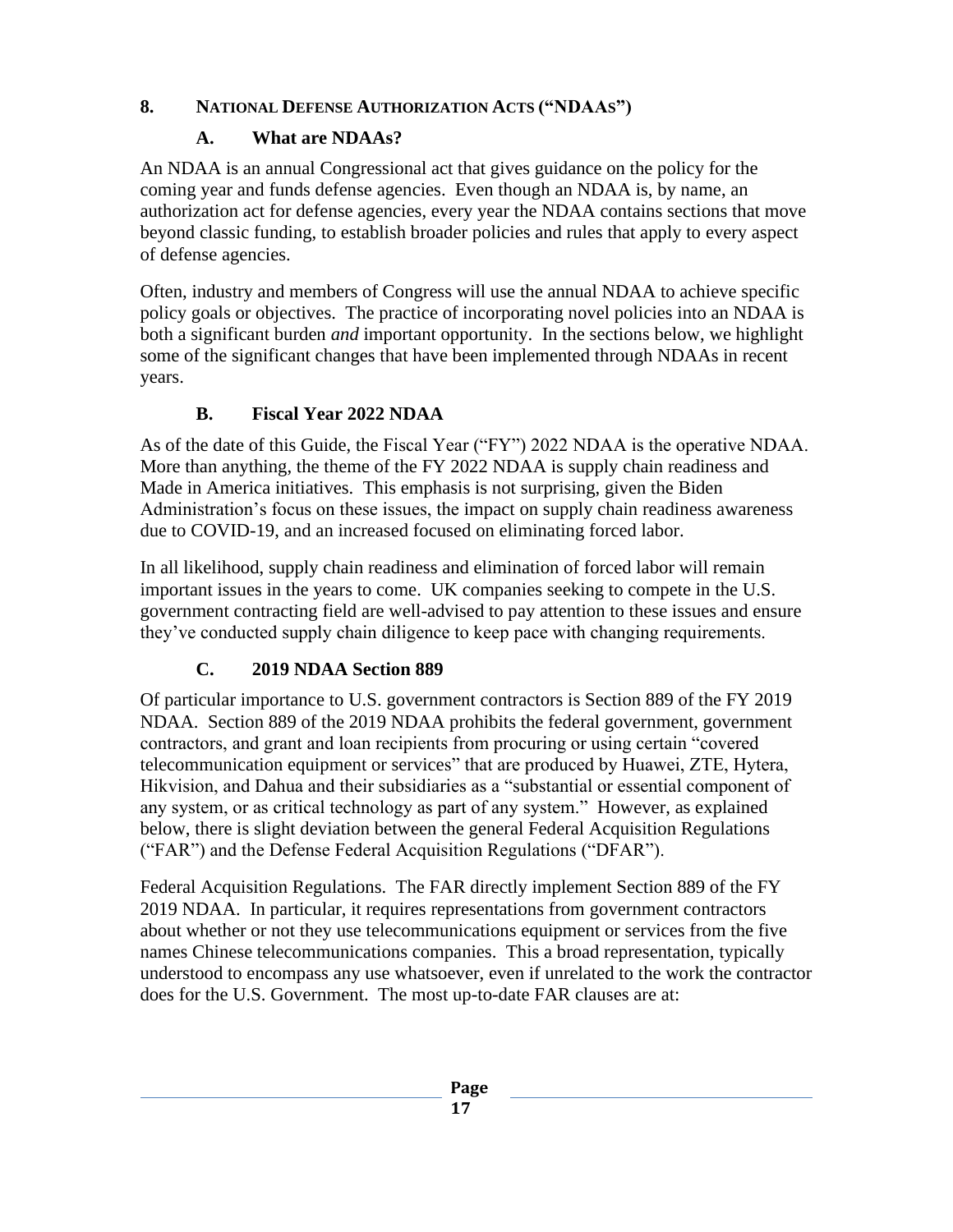*52.204.-24 Representation Regarding Certain Telecommunications and Video Surveillance Services or Equipment*

*52.204-25 Prohibition on Contracting for Certain Telecommunications and Video Surveillance Services or Equipment*

*52.204.26 Covered Telecommunications Equipment or Services - Representation*

*Department of Defense Federal Acquisition Regulations.* However, in the DFAR, DoD currently only requires government contractors to represent that a more limited scope of telecommunications equipment (that of Huawei and ZTE) is not part of their offered products or services. At the same time, the DFAR are somewhat broader, because they provide for designation of Russian telecommunications companies as well. We expect the requirements to keep evolving as DoD determines the best way to ensure compliance with the telecommunications equipment requirements. For the most accurate information about the representation required by DoD, check the applicable DFAR clauses:

*DFARs 252.204-7016 Covered Defense Telecommunications Equipment or Services-Representation*

*DFARs 252.204-7017 Prohibition on the Acquisition of Covered Defense Telecommunications Equipment of Services-Representation*

*DFARs 252.204-7018 Prohibition on the Acquisition of Covered Defense Telecommunications Equipment or Service*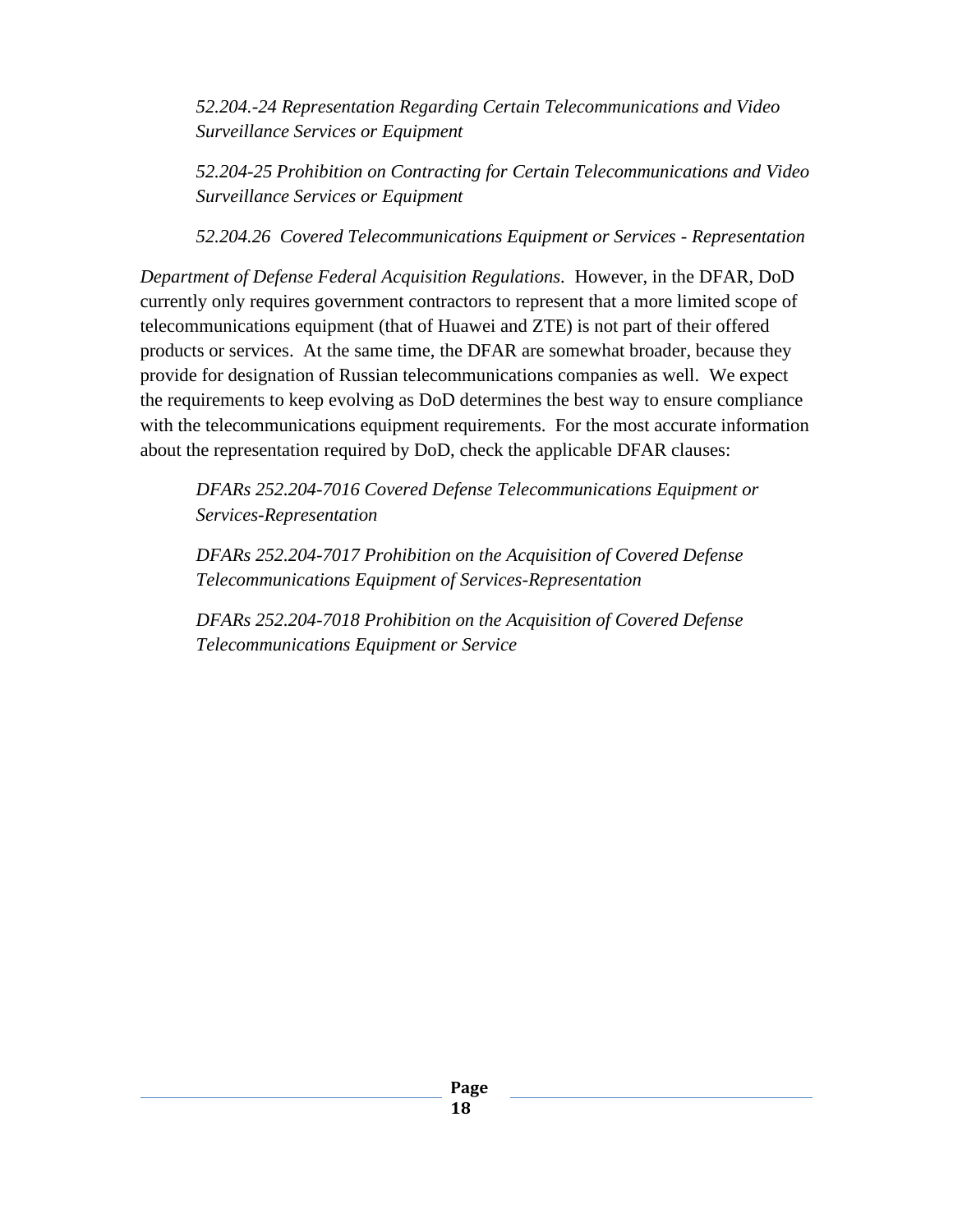### <span id="page-22-0"></span>**9. JONES ACT**

The Merchant Marine Act of 1920 (46 U.S.C. § 55102), or so-called "Jones Act", regulates maritime trade in U.S. waters and between U.S. ports. The act regulates coastal shipping, and requires that all goods transported by water between U.S. ports be carried in U.S.-flag ships, constructed in the United States, owned by U.S. citizens, and crewed by U.S. citizens or U.S. permanent residents.

The Jones Act not only prevents UK vessels from carrying cargo and passengers from one port in the U.S. to another, but also restricts ownership of vessels in this trade to U.S. citizens or entities. However, there are a number of ways for non-U.S. persons to structure ownership within the parameters of the Jones Act restrictions.

Also under the Jones Act, the use of foreign parts and labor in ship construction and repair is heavily restricted. For example, the steel of foreign repair work on the hull and superstructure of a U.S.-flagged vessel is limited to 10 percent by weight.

 *We include this brief overview of the Jones Act in order to provide only the most basic introduction to the subject. The specifics of the Jones Act have a long history of legislation and adjudication in the United States, and a treatise on the many aspects of the act could run to several hundred pages.*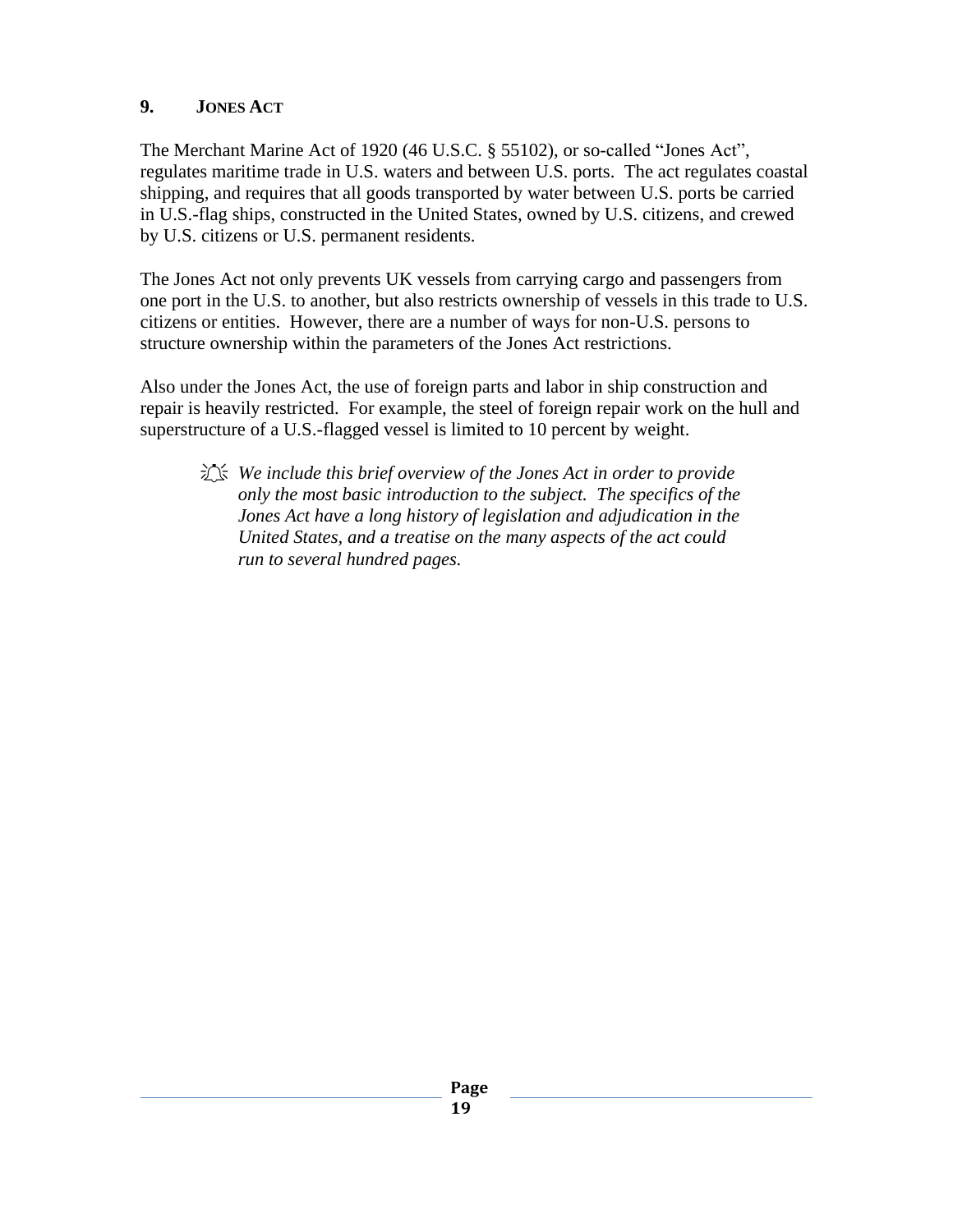## <span id="page-23-1"></span><span id="page-23-0"></span>**10. SMALL BUSINESS PREFERENCE PROGRAMS**

#### **A. What are Small Business Programs?**

Pursuant to the Small Business Act, 15 U.S.C. § 631 *et seq*., the U.S. Government has a statutorily mandated goal of awarding 23 percent of all prime contracts to "small businesses."

Under the Small Business Act, a "small business concern" is one which satisfies the following criteria:

- Is organized for profit
- Has a place of business in the United States
- Operates primarily within the United States or makes a significant contribution to the U.S. economy through payment of taxes or use of American products, materials, or labor
- Is independently owned and operated
- Is not dominant in its field of operation
- Does not exceed size standards established, and updated periodically, by the SBA

Therefore, while a company does not need to be incorporated in the United States to fall under the definition of "small business," it must operate primarily within the United States or make a significant contribution to the U.S. economy. Given these limitations, we include this section to provide the basics on these programs, and to allow UK companies the opportunity to consider whether they meet the above criteria and, if not, how they might partner with U.S. small business to win a portion of the work that is mandated for small businesses.

Within the 23 percent goal, the U.S. Government requires various percentages to be awarded to certain "socioeconomic" classifications of businesses, such as socially disadvantaged-owned small businesses (including the so-called "8(a)" companies) (5 percent), service-disabled veteran-owned small businesses (3 percent), and womanowned small businesses (5 percent)).

The U.S. Government agencies use a variety of methods to meet their small business prime contracting goals. These include:

- The most common method is restricting or "setting aside" competitive procurements so that only small or other classifications of businesses are eligible to compete. In some instances, agencies can avoid competition requirements altogether and award "sole source" contracts to certain of these types of businesses.
- Another method used to increase prime contract awards to small businesses is to provide an evaluation preference to such businesses in an otherwise unrestricted competitive procurement.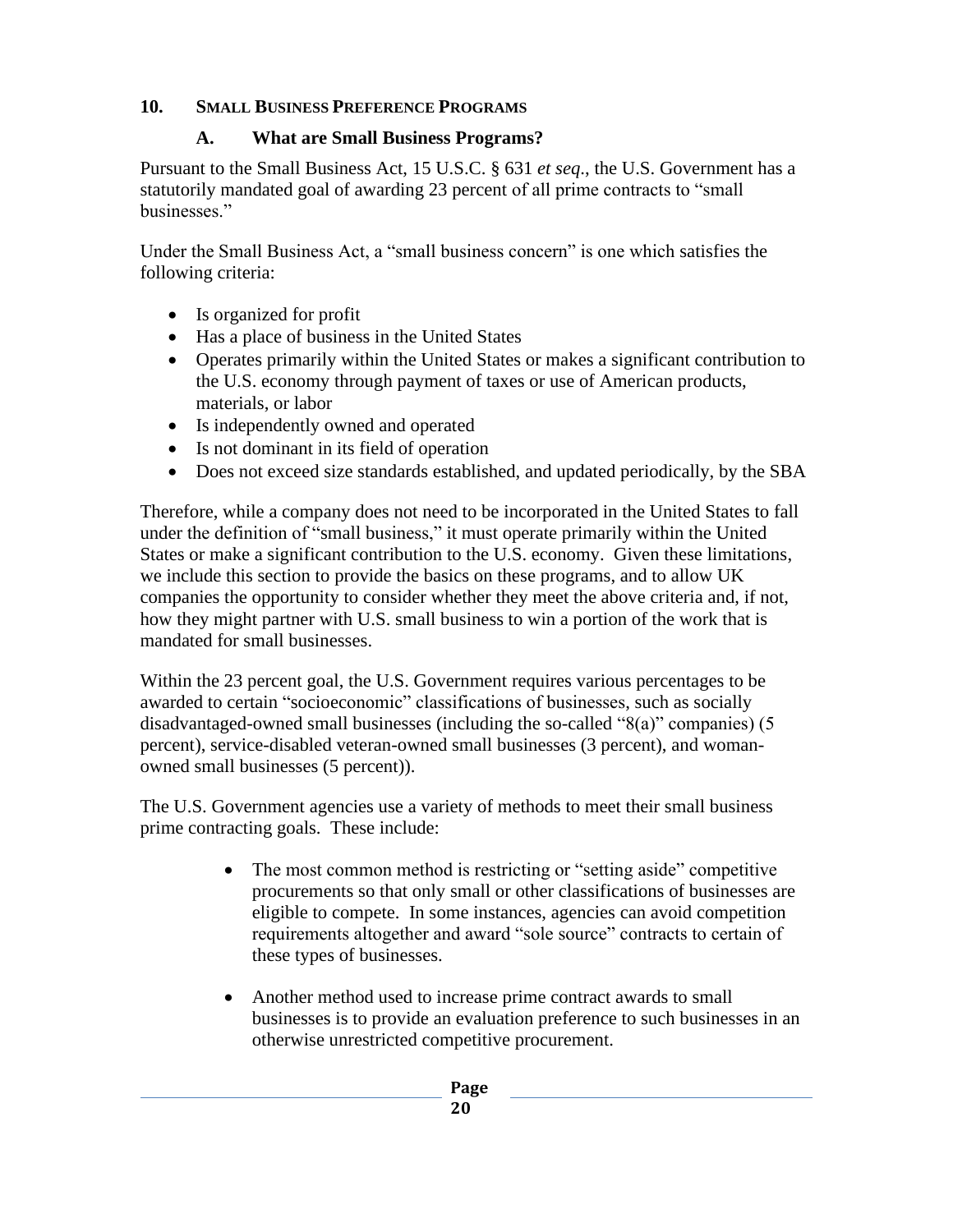• Finally, the U.S. Government also awards contracts to small businesses pursuant to the Small Business Innovation Research ("SBIR") and the Small Business Technology Transfer programs, which are focused on research and development efforts by high technology small businesses.

Most state and local governments (including public universities) also have programs to set aside or encourage the award of prime contracts and subcontracts to small or other classifications of businesses. These programs vary widely from state to state, as does the terminology used to refer to such entities.

In short, a business that can legitimately claim status as a small or other socioeconomic classification of business often has a competitive advantage in the United States.

#### **B. What size standards apply to small businesses?**

<span id="page-24-0"></span>Each procurement that is issued by the U.S. Government has a North American Industry Classification System ("NAICS") code associated with it. That code establishes the size standard, or size threshold, for the procurement. The Small Business Administration ("SBA") sets the size standards for each type of economic activity, or industry, generally under the NAICS codes. The size standards are either based on revenue or employee count, depending on the NAICS code.

 *13 C.F.R. § 121.201 provides a full table of small business size standards matched to the U.S. NAICS industry codes. A full table matching a size standard with each NAICS Industry or U.S. Industry code is also published annually by SBA in the* Federal Register*.*

A company qualifies as a small business if the company's average revenues or employee count is smaller than the size standard established for the procurement as of the date the company submits its proposal including price.

In determining the concern's size, SBA counts the receipts, employees, or other measure of size of the concern whose size is at issue and all of its domestic and foreign "affiliates," regardless of whether the affiliates are organized for profit. An entity will be deemed an affiliate if one controls or has the power to control the other, or a third party or parties controls or has the power to control them both. Control includes either affirmative or negative control, and it does not matter whether control is actually exercised. SBA considers factors such as common ownership, common management, corporate restrictions and bylaws, previous relationships with or ties to another concern, ongoing or unduly reliant contractual relationships, in determining whether affiliation exists.

#### *The affiliation rules are very complex and fact driven. Companies that misrepresent their size status could face suspension, debarment, or criminal and civil penalties.*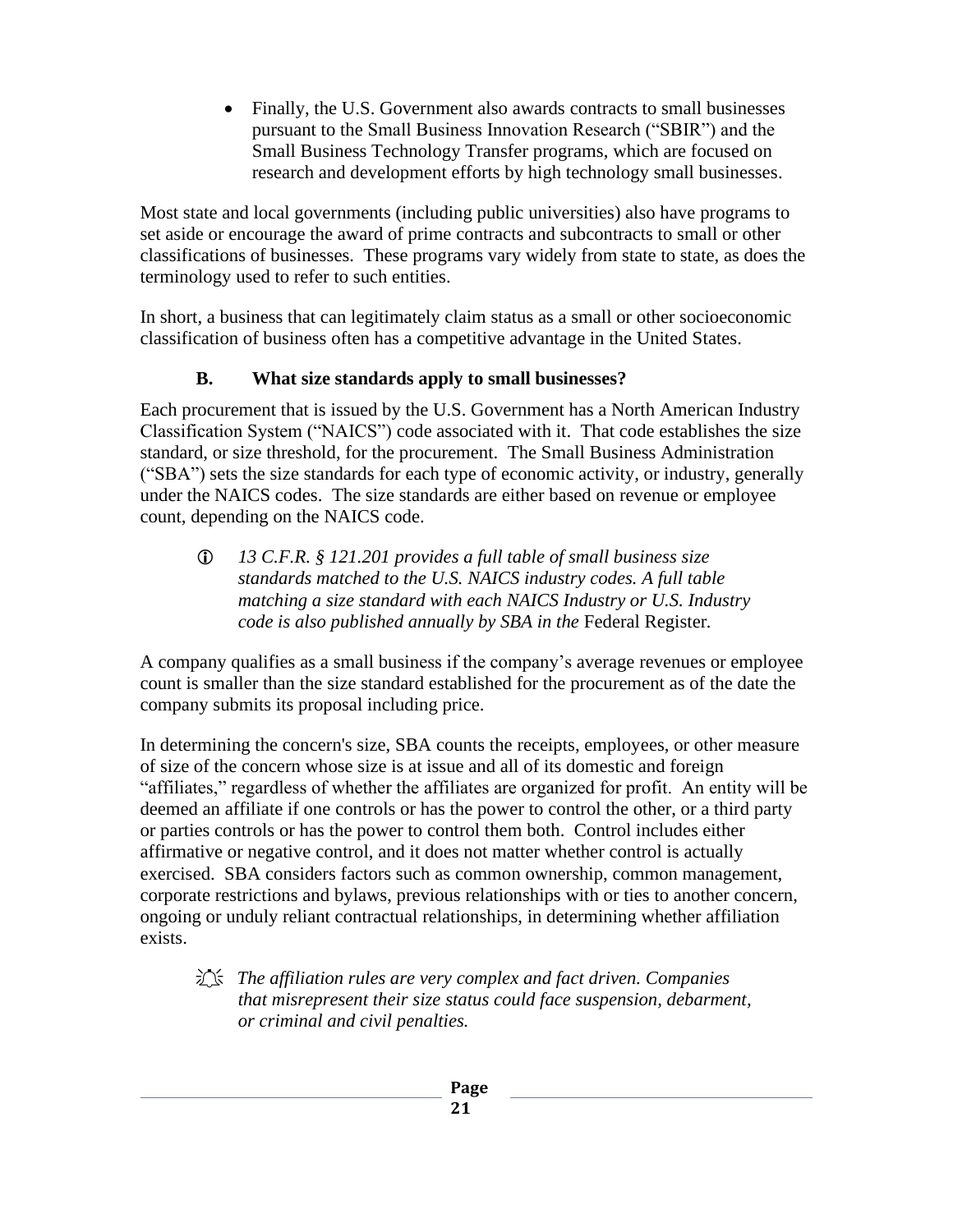It is important to note that an affiliate means any company that meets the above criteria – it does not matter whether the company is engaged in the same line of businesses as the entity trying to qualify as a small business. A hotel could be deemed affiliated with a tool company if they are owned or controlled by the same people or entities.

## **C. How do I know whether a company is a small business?**

<span id="page-25-0"></span>A company is permitted to self-certify as a small business and this certification usually appears in the entity's System for Award Management ("SAM") database listing. Prime contractors may rely in good faith on the representations made by a small business subcontractor.

For certain categories of small businesses, namely the socioeconomic categories, the company must also apply for and receive approval from a certifying body in order to qualify as a small business within that category.

## **D. Can a foreign entity be considered a small business?**

<span id="page-25-1"></span>In addition to having revenues or employee count under the size status, in order to qualify as a small business, the entity must generally be located and operated for profit within the United States. For the SBIR program, the company must also be majority owned and controlled by a United States citizen or permanent resident alien, other small business concerns, an Indian tribe, or any combination thereof. Most foreign companies, even if they are smaller than the applicable size standard, will therefore not qualify as a small business based on these domestic restrictions.

#### **E. Can a large (or foreign) business participate in small businesses contracts?**

<span id="page-25-2"></span>If a company is not qualified as a small business (*i.e*., it is deemed a large business), it may not bid on a small business set-aside as the prime contractor or enter into a joint venture with a small business to bid as a prime contractor. However, the small business regulations typically permit the small business prime contractor to use large (or foreign) businesses as their subcontractors or suppliers. These relationships may be subject to certain restrictions, including restrictions on the percentage of work the subcontractor may perform, and what type of work the large business (or foreign) subcontractor may perform depending on the nature and amount of the prime contract.

 *Because the goal of these U.S. Government programs is to encourage meaningful participation by small businesses, the Government wants to ensure that the small business contractor is not a mere "front" or "pass-through" for a large business. There are significant enforcement risks for companies that fail to abide by the small business regulations and respect the boundaries established to ensure that small businesses are receiving the benefit of the contracts awarded to them.*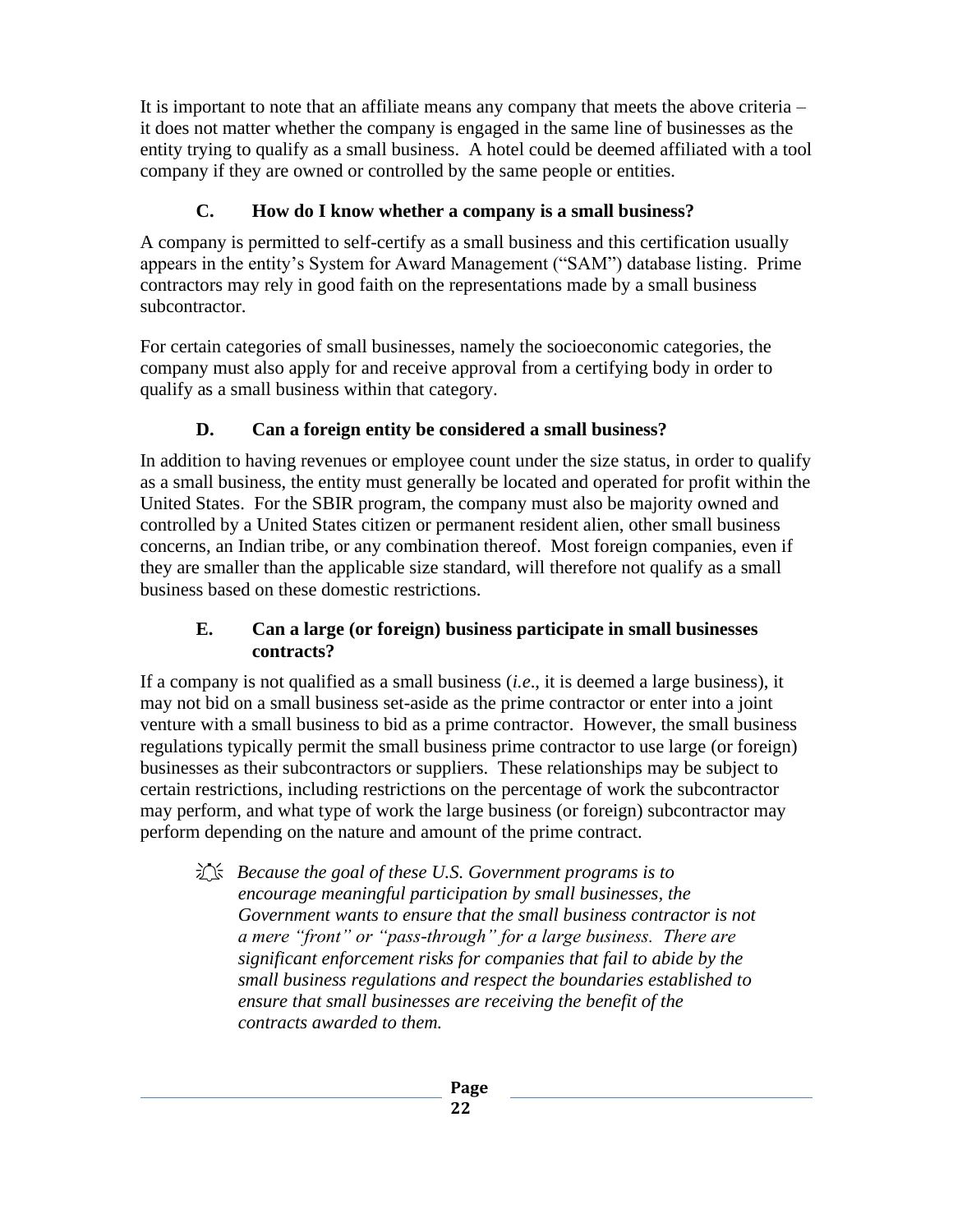Many U.S. Government agencies have established formal programs where a large business can act as a "mentor" to a small business "protégé" firm. These programs have several advantages. They permit the mentor and protégé to work together more closely than would otherwise be permissible, and, in some instances, permit the mentor and protégé to form a joint venture to bid for and receive contracts. These programs typically require the parties to enter into a formal, written mentor-protégé agreement that must meet certain requirements and be approved by the government.

In addition, the U.S. Government also requires large business prime contractors, as a condition of their prime contracts, to establish a Subcontracting Plan that includes goals for awarding subcontracts to small or other classifications of businesses and take steps to ensure that a certain percentage of the subcontracted work is awarded to small businesses. Failure to make a good faith effort to comply with the Subcontracting Plan could result in liquidated damages or enforcement risk in the event a government audit reveals that the large business cannot demonstrate good faith efforts to achieve its goals. Therefore, similar to U.S. Government purchasing officials, large prime contractors have strong incentives to use small businesses as their subcontractors and suppliers.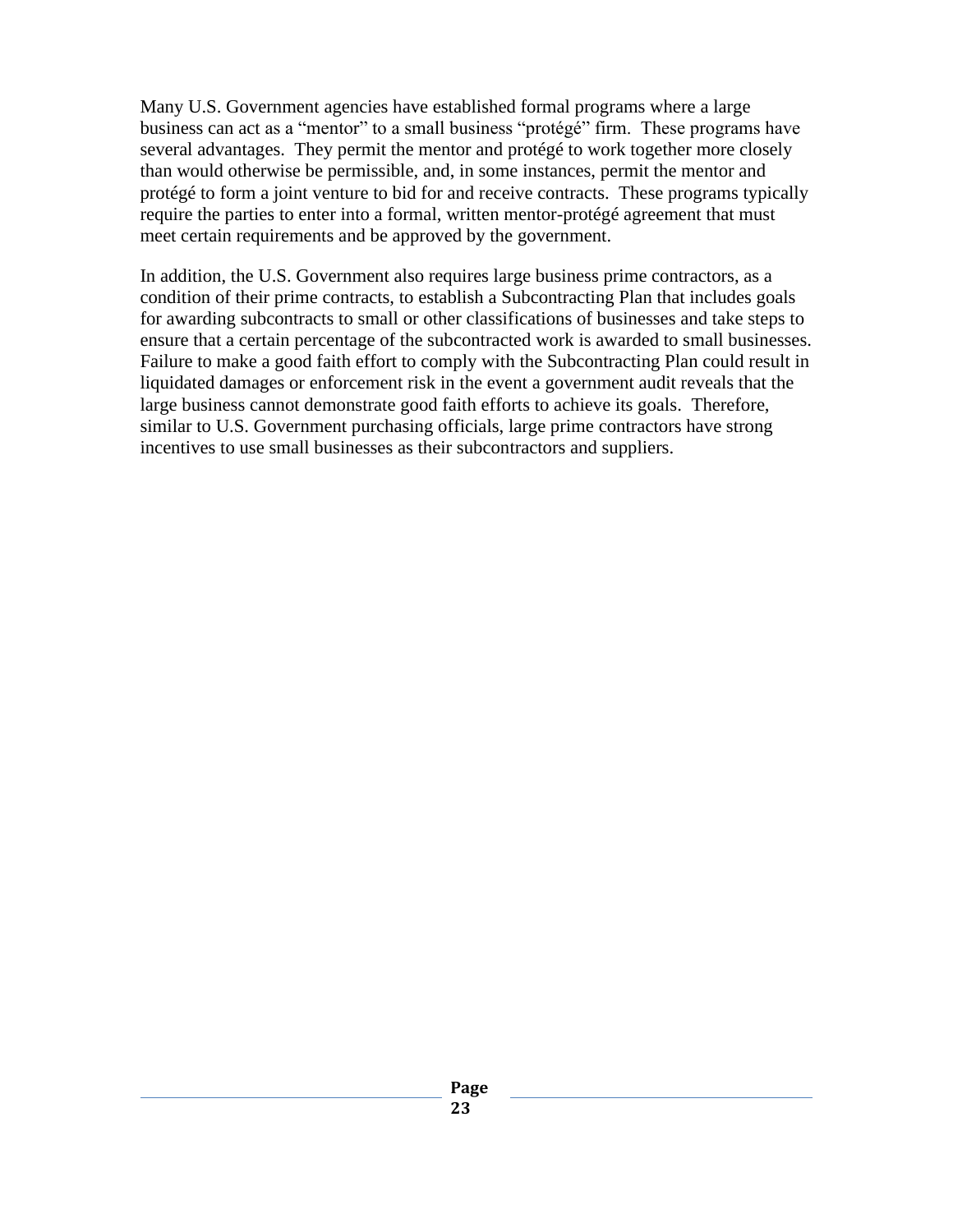## <span id="page-27-0"></span>**11. NOFORN RESTRICTIONS**

The United States uses a system of restrictive markings that can be added to a document to enable the restriction to be identified at a glance. While these markings are not domestic preferences as described in the other sections of this Guide, there have been allegations that the marking, NOT RELEASABLE TO FOREIGN NATIONALS ("NOFORN" or "NF") has been used improperly to prevent UK companies from gaining access to DoD bid documents, and therefore that this improper use has been utilized to preclude UK companies from winning a DoD contract. We therefore include a description of the proper use of NOFORN.

 *Other marking restrictions may apply to documents that limit access with respect to UK companies. For a full listing of all Limited Dissemination Controls, visit [https://www.archives.gov/cui/registry/limited-dissemination.](https://www.archives.gov/cui/registry/limited-dissemination)* 

# **A. Definition**

<span id="page-27-1"></span>The marking NOFORN is a limited dissemination intelligence control marking used to identify information which an originator has determined may not be provided in any form to foreign governments (including coalition partners), international organizations, foreign nationals, or immigrant aliens without the originator's approval.<sup>5</sup>

# **B. Authorized Use/Users**

<span id="page-27-2"></span>(i) **Within DoD**: In addition to marking on intelligence information, NOFORN is authorized for use on the following types of non-intelligence information (classified and unclassified):

- Naval Nuclear Propulsion Information ("NNPI");
- Unclassified Controlled Nuclear Information ("UCNI");
- National Disclosure Policy ("NDP-1"), under the NDP-1 "National Policy and Procedures for the Disclosure of Classified Military Information to Foreign Governments and International Organizations" (Oct. 2, 2000);<sup>6</sup>
- Cover and cover support information; and
- Unclassified information properly categorized as Controlled Unclassified Information ("CUI") having a licensing or export control requirement.

<sup>&</sup>lt;sup>5</sup> Note: In order to use the NOFORN marking, the originator must have determined that the information it identifies meets the criteria of Intelligence Community Directive 710, "Classification and Control Marking System" (Sept. 11, 2009) and Intelligence Community Policy Guidance 403.1 (Mar. 13, 2013).

<sup>6</sup> The referenced policy and procedures are provided to designated disclosure authorities on a need-to-know basis from the Office of the Deputy Under Secretary of Defense (Policy Integration) and Chiefs of Staff.